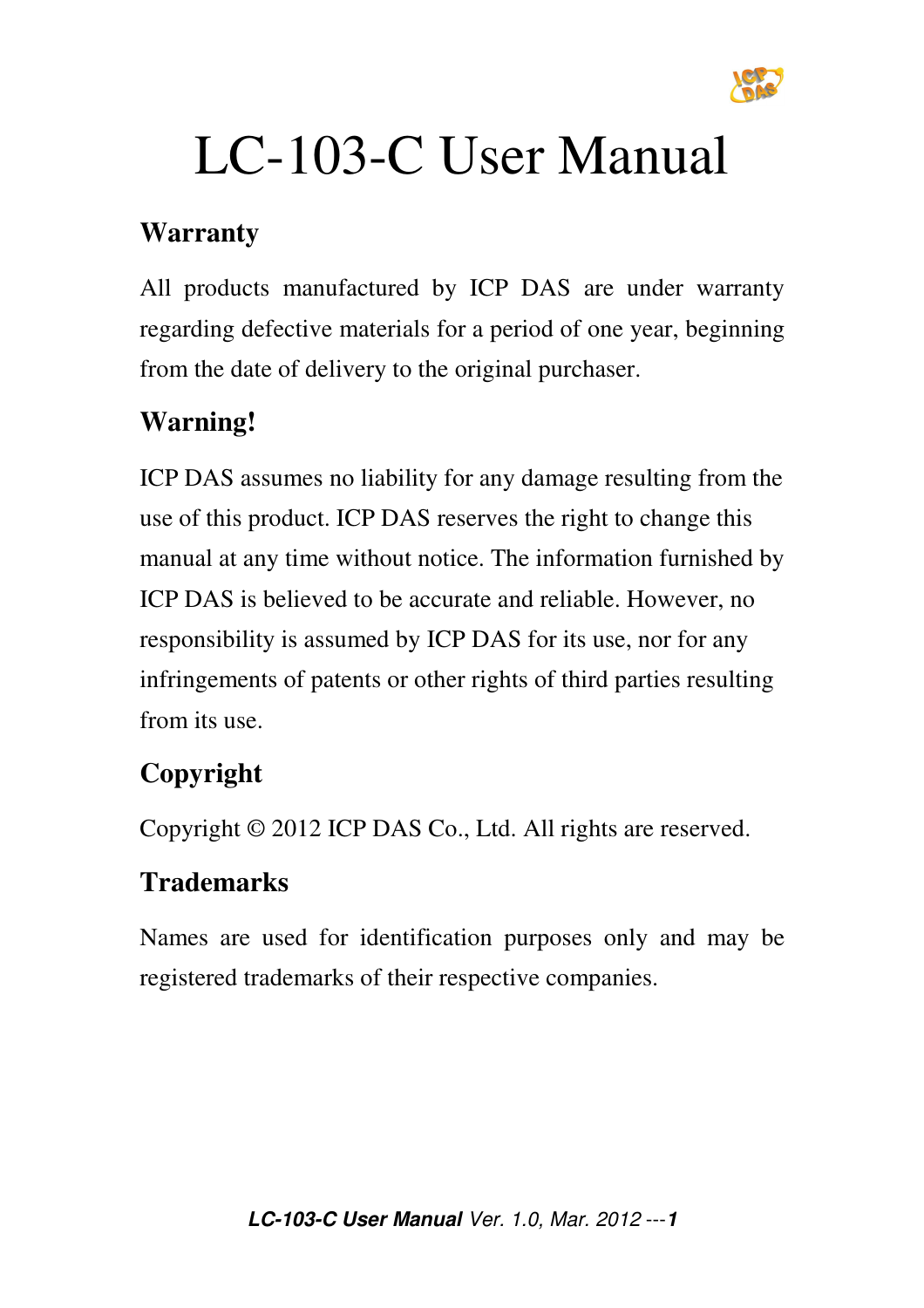

## **Table of Contents**

| $\mathbf{1}$   |  |  |
|----------------|--|--|
| 1.1            |  |  |
| 1.2            |  |  |
| 1.3            |  |  |
| 1.4            |  |  |
| 1.5            |  |  |
| $\overline{2}$ |  |  |
| 2.1            |  |  |
| 2.2            |  |  |
| 2.3            |  |  |
| 2.4            |  |  |
| 2.5            |  |  |
| 2.6            |  |  |
| 2.7            |  |  |
| 2.8            |  |  |
| 2.9            |  |  |
| 2.10           |  |  |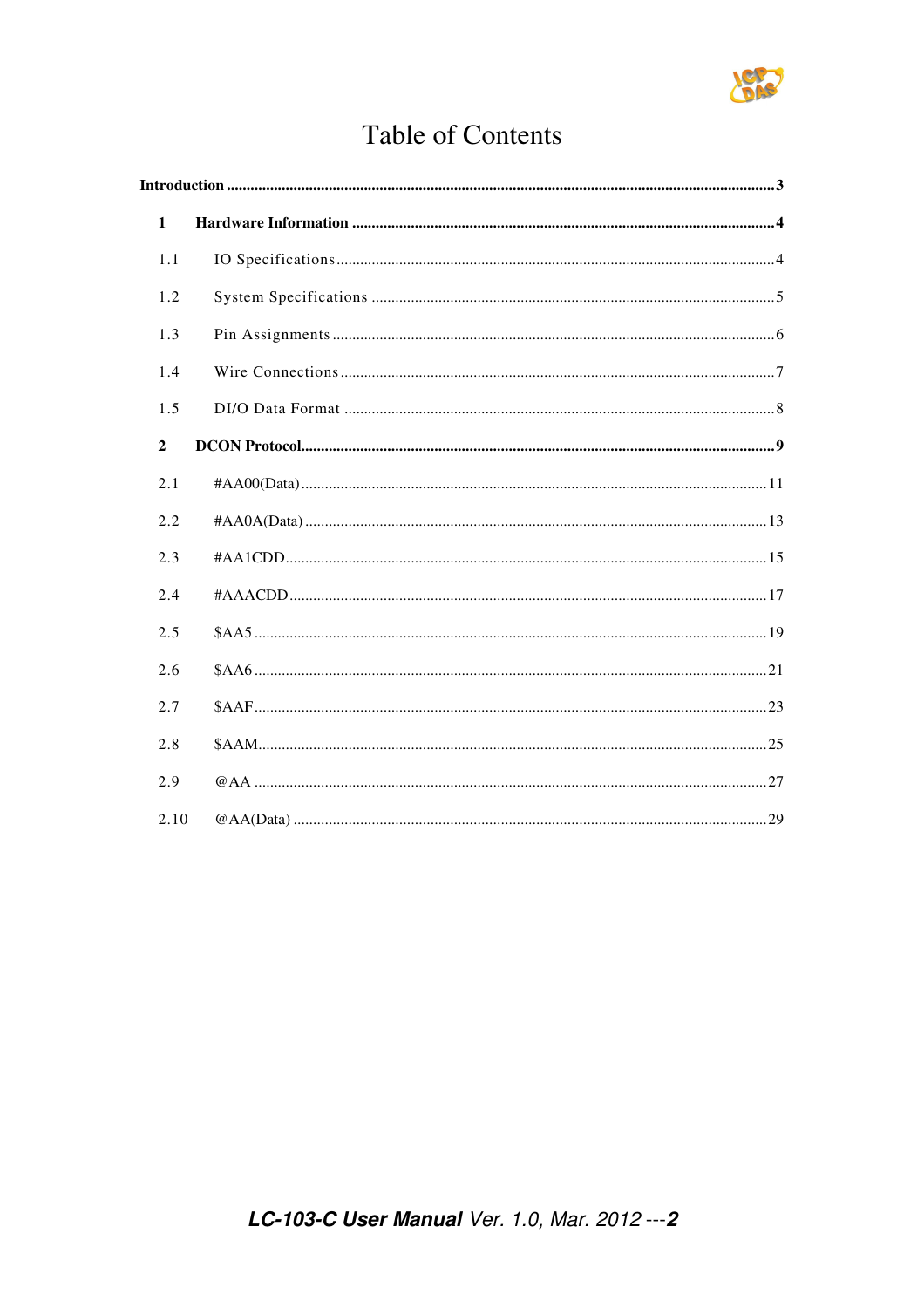

## **Introduction**

The LC-103-C is an easy-to-use lighting control module that requires no specialist skills to install and operate, and no software is needed in order to control the DO channels.

The LC-103-C provides 1 channel for digital input (photocouple isolation) and 3 channels for relay output. All output channels are form A type relays, while the input channel is based on a sink-type using a wire connection. The input channel can be used to directly control a 3-channel relay ON and OFF sequence without requiring a remote host controller. 4 kV ESD protection and 5000 Vrms intra-module isolation are also provided.

When required, communication with the LC-103-C is programmable based on the DCON protocol, and an added benefit is that different addresses can be set for DCON communication via hardware configuration.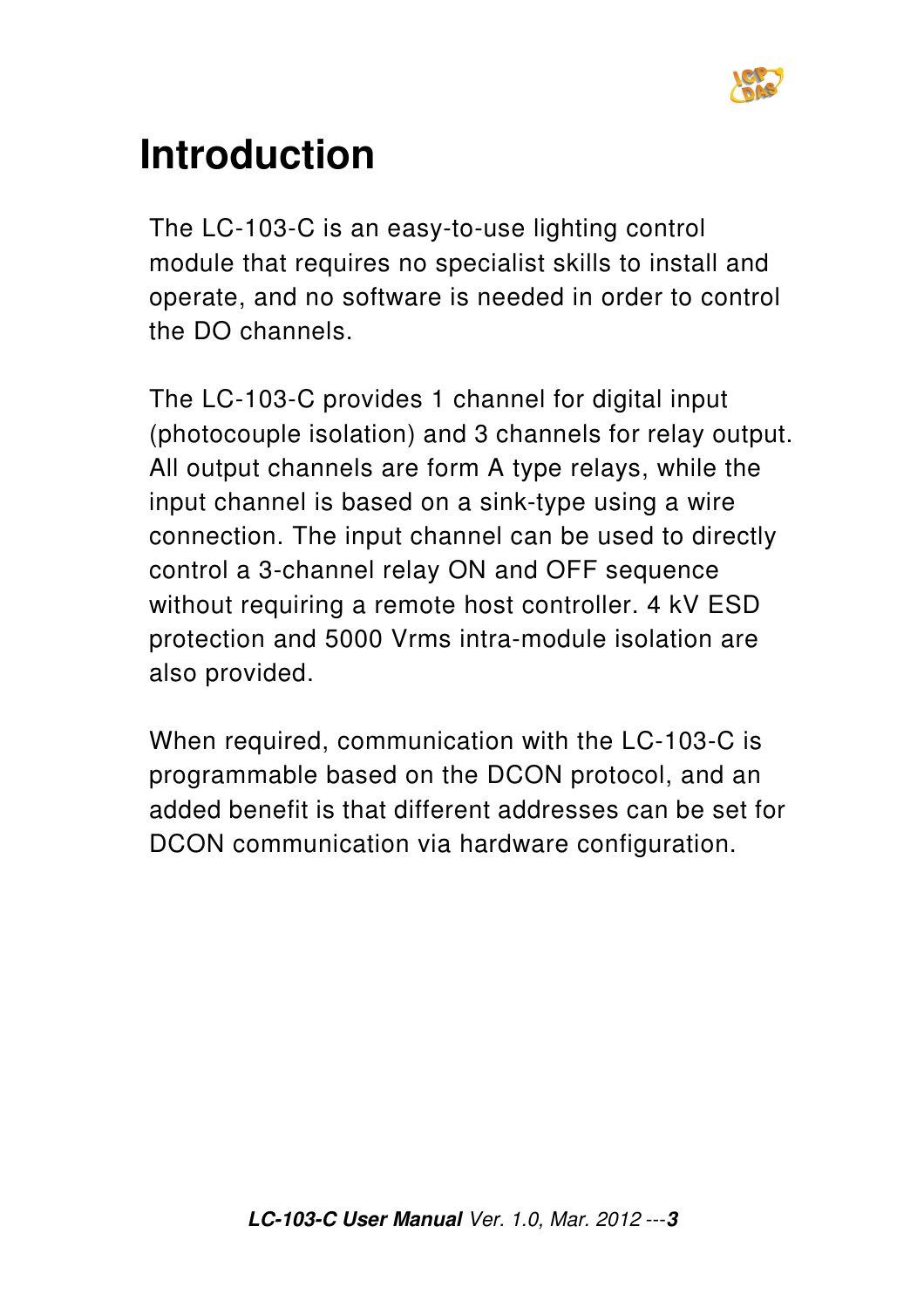

## **1 Hardware Information**

## **1.1 IO Specifications**

| Digital Input            |                                                  |  |  |
|--------------------------|--------------------------------------------------|--|--|
| Input Channels           | 1                                                |  |  |
| <b>Type</b>              | 90~240 VAC                                       |  |  |
| On Voltage Level         | 85 VAC                                           |  |  |
| Off Voltage Level        | 60 VAC                                           |  |  |
| Input Impedance          | 68 KΩ, 1 W                                       |  |  |
| Isolation                | 5000 Vrms                                        |  |  |
| <b>Function</b>          | Local and Remote Direct Control Relay ON/OFF and |  |  |
|                          | <b>Remote Status Monitoring</b>                  |  |  |
| <b>Relay Output</b>      |                                                  |  |  |
| <b>Output Channels</b>   | 3                                                |  |  |
| <b>Type</b>              | Power Relay, Form A (SPST N.O.)                  |  |  |
| <b>Operating Voltage</b> | 250 VAC or 30 VDC                                |  |  |
| Max. Load Current        | 5A                                               |  |  |
| <b>Operating Time</b>    | 10 ms Max.                                       |  |  |
| <b>Release Time</b>      | 5 ms Max.                                        |  |  |
| <b>Electrical Life</b>   | 100,000 ops                                      |  |  |
| (Resistive load)         |                                                  |  |  |
| <b>Mechanical Life</b>   | 20,000,000 ops at no load (300 ops/minute)       |  |  |
| <b>Safety Approval</b>   | UL/CUL, TÜV                                      |  |  |
| Power-on Value           | <b>No</b>                                        |  |  |
| Safe Value               | <b>No</b>                                        |  |  |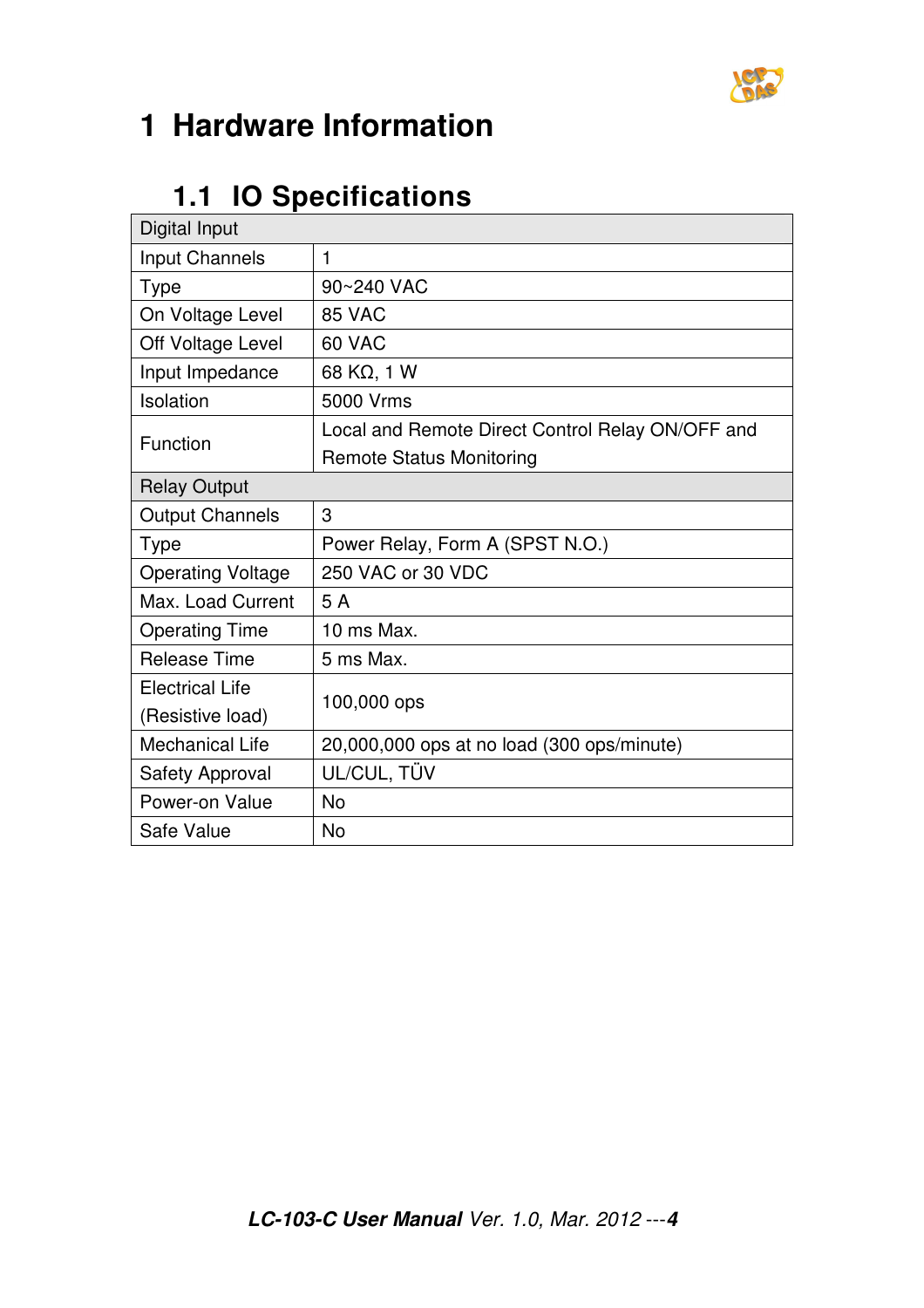

## **1.2 System Specifications**

| Communication                |                                   |  |
|------------------------------|-----------------------------------|--|
| Interface                    | <b>RS-485</b>                     |  |
| Format                       | N, 8, 1                           |  |
| <b>Baud Rate</b>             | 9600 bps                          |  |
| Protocol                     | Modbus RTU /DCON                  |  |
| Node Addresses               | $1 - 31$                          |  |
| Connector                    | <b>RJ-11</b>                      |  |
| <b>LED</b> Indicators        |                                   |  |
| Power                        | 1 LED as Power Indicator          |  |
| <b>EMS Protection</b>        |                                   |  |
|                              | ±2 kV Contact for Each Terminal   |  |
| ESD (IEC 61000-4-2)          | ±4 kV Air for Random Point        |  |
| EFT (IEC 61000-4-4)          | ±2 kV for Power                   |  |
| <b>Power Requirements</b>    |                                   |  |
| Input Voltage Range          | $10 \sim 30$ VDC                  |  |
| Consumption                  | 0.5 W Max.                        |  |
| Connector                    | <b>RJ-11</b>                      |  |
| Mechanical                   |                                   |  |
| Dimensions (W x L x H)       | 52 mm x 98 mm x 27 mm             |  |
| Installation                 | <b>Screw Mounting</b>             |  |
| Environment                  |                                   |  |
| <b>Operating Temperature</b> | $-25^{\circ}$ C ~ $+75^{\circ}$ C |  |
| <b>Storage Temperature</b>   | $-30^{\circ}$ C ~ $+75^{\circ}$ C |  |
| Humidity                     | 10 ~ 95% RH, Non-condensing       |  |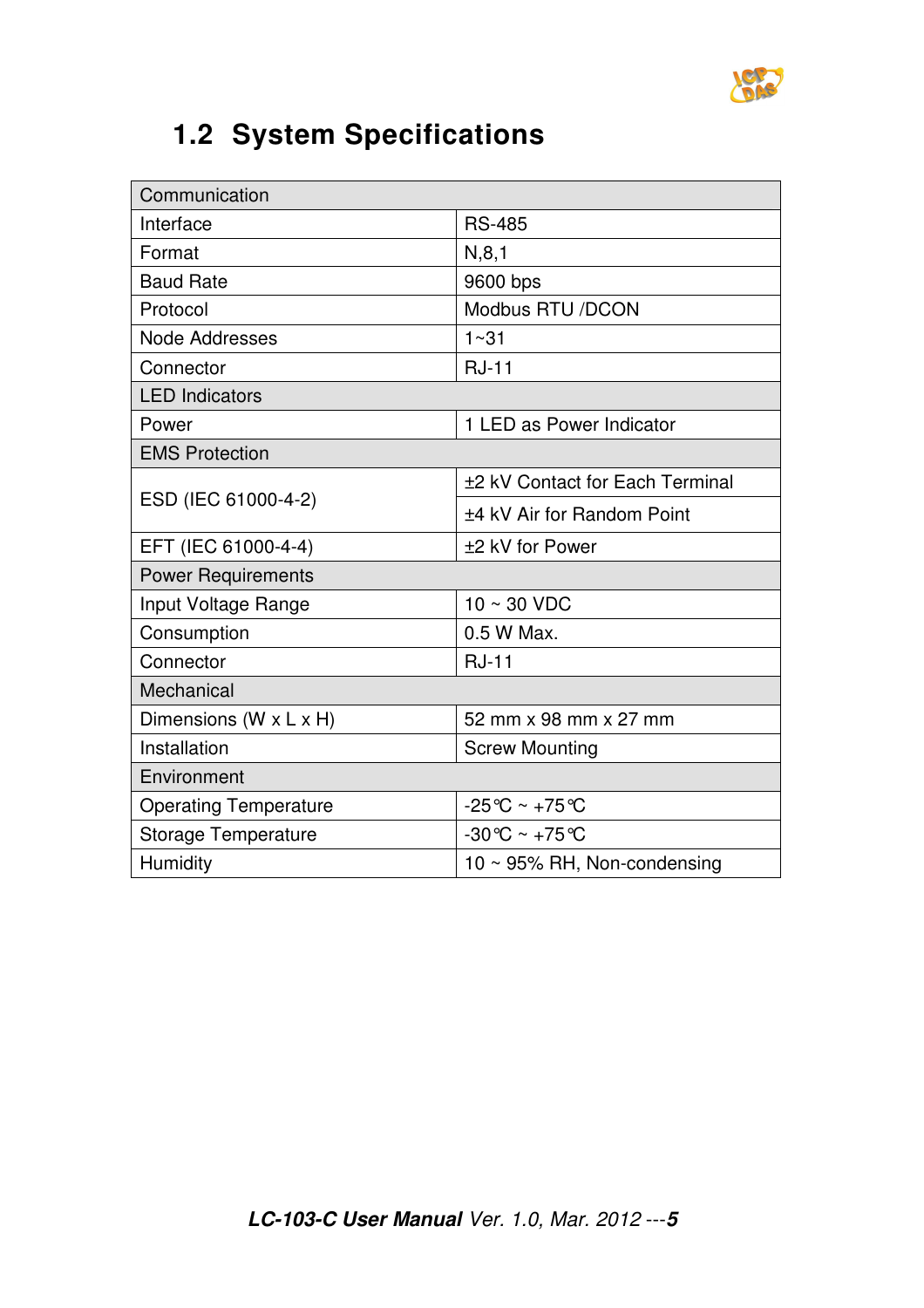

## **1.3 Pin Assignments**



#### RJ-11 Connector



| Pin | Description |                                               |  |  |
|-----|-------------|-----------------------------------------------|--|--|
|     | $+VS$       | Power Input Voltage $(+10$ VDC $\sim$ 30 VDC) |  |  |
| 2   | $+VS$       | Power Input Voltage $(+10$ VDC $\sim$ 30 VDC) |  |  |
| 3   | $DATA+$     | RS-485 Serial Communication Interface         |  |  |
| 4   | DATA-       |                                               |  |  |
| 5   | <b>GND</b>  | Ground                                        |  |  |
| 6   | GND         | Ground                                        |  |  |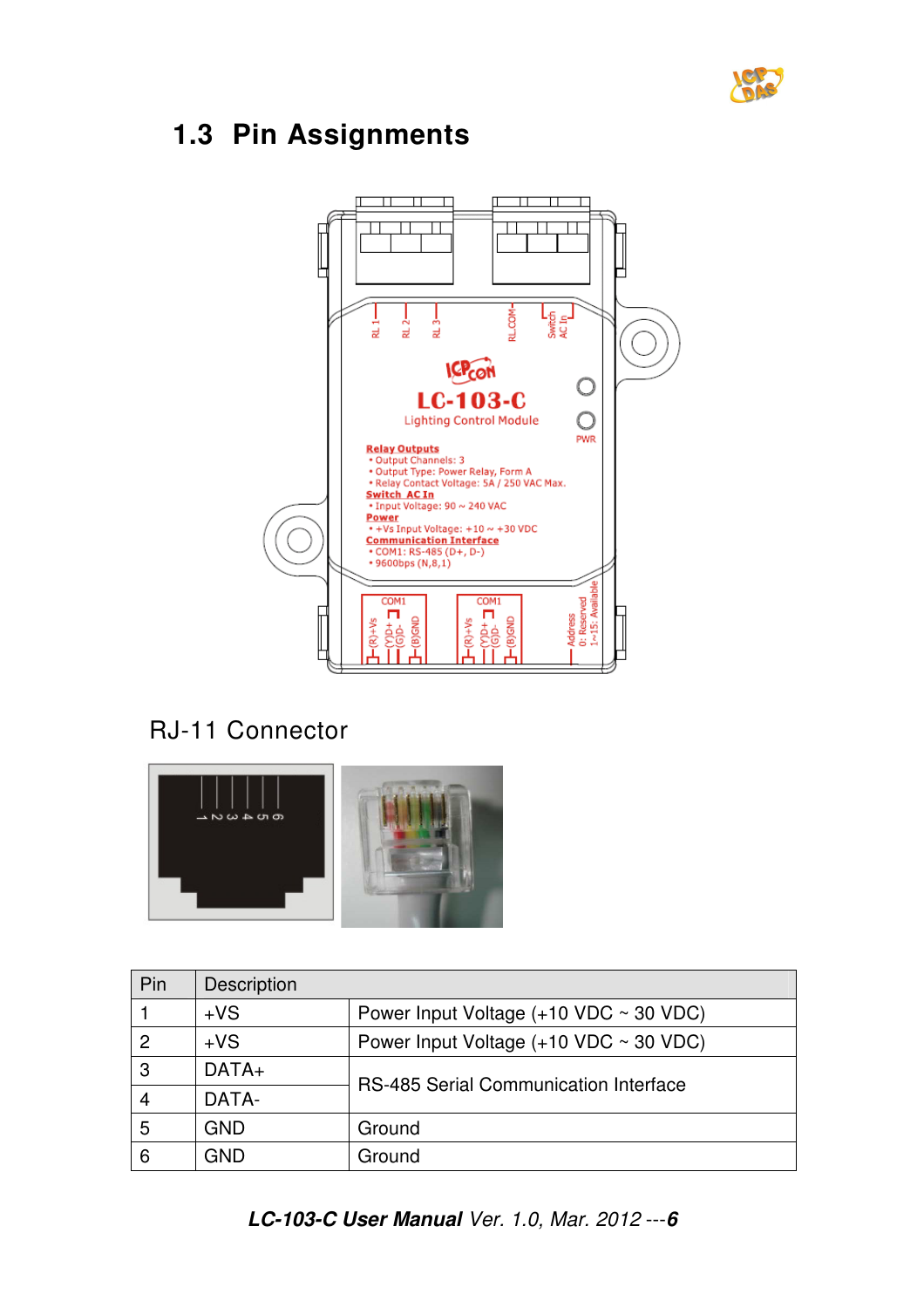

#### **1.4 Wire Connections**

DIO Wire Connections



Power and communication



an RJ-11 Connector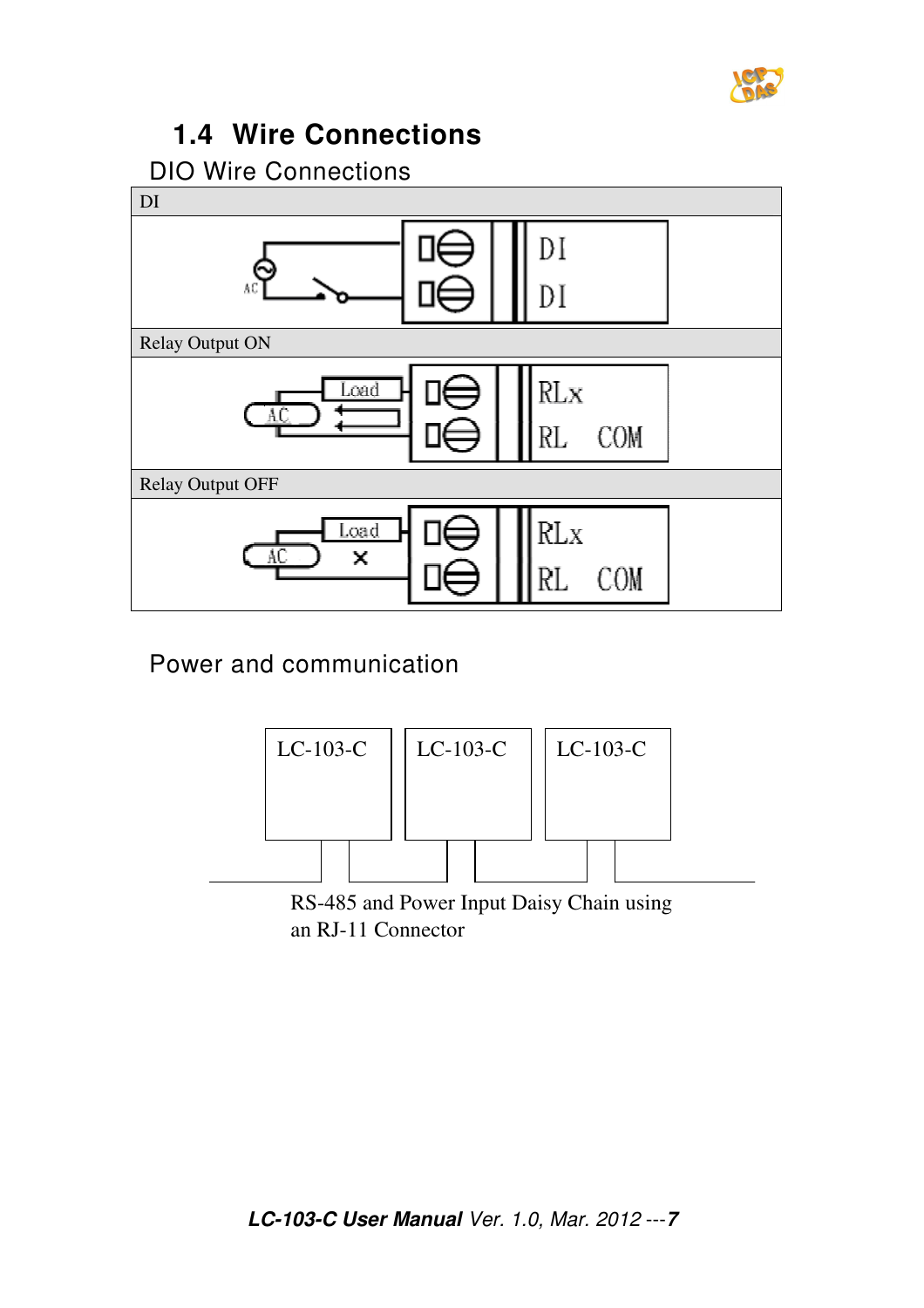

## **1.5 DI/O Data Format**

The data format for the response to the **\$AA4**, **\$AA6** and **@AA** commands is: **(the First Data value)(the Second Data value)**.

**Note:** Both the First Data value and the Second Data value are in the format of two hexadecimal digit.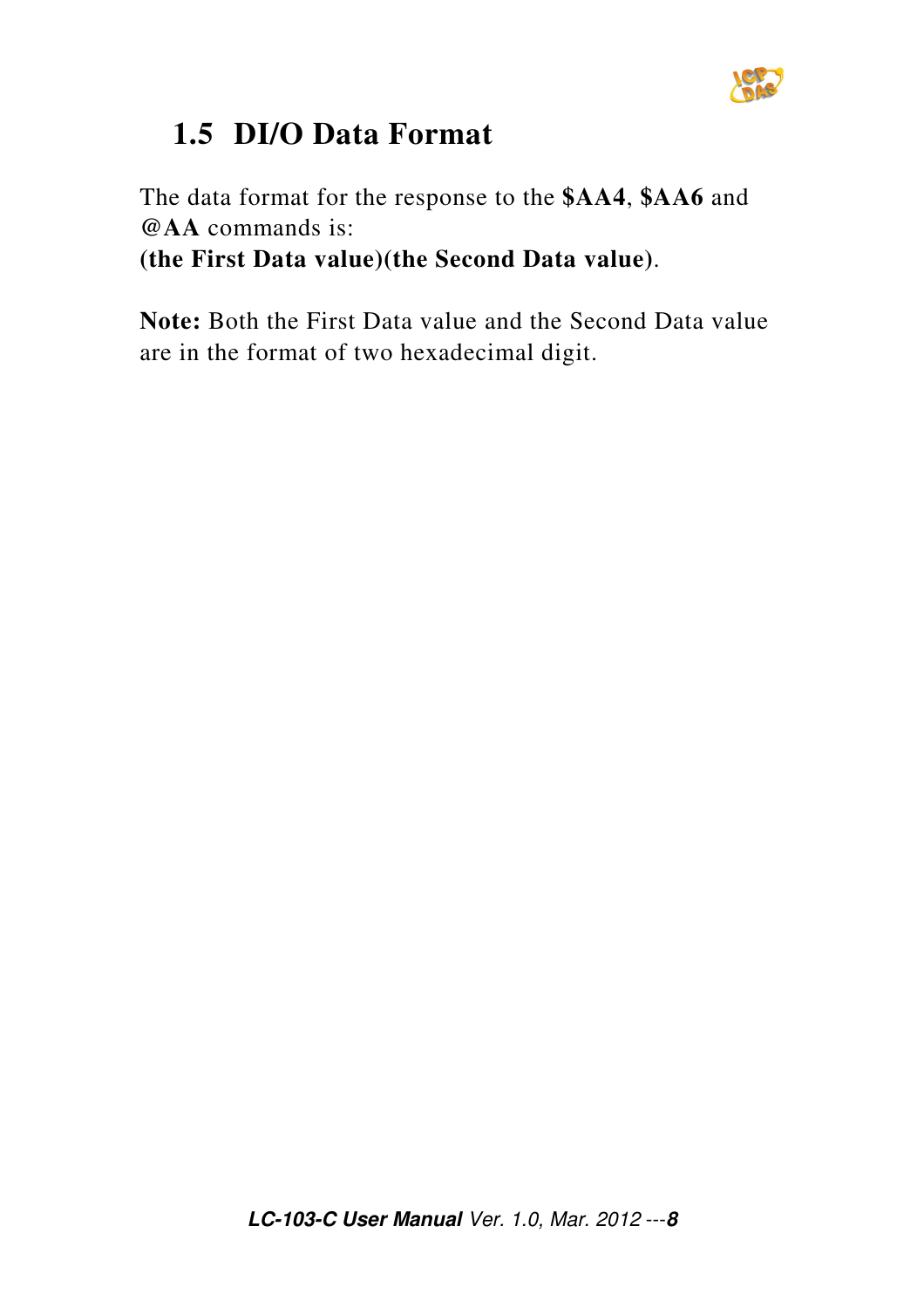

## **2 DCON Protocol**

All communication with LC-103-C modules consists of commands generated by the host and responses transmitted by the LC-103-C module. Each module has a unique ID number that is used for addressing purposes and is stored in non-volatile memory. The ID is 01 by default and can be changed by sedning a user command. All commands to the modules contain the ID address, meaning that only the addressed module will respond.

#### **Command Format:**

| Leading   | Module  |         |  |
|-----------|---------|---------|--|
| Character | Address | Command |  |

#### **Response Format:**

| Leading   | Module         |             |  |
|-----------|----------------|-------------|--|
| Character | <b>Address</b> | <b>Data</b> |  |

CR End of command character, carriage return (0x0D)

Note:

All characters should be in upper case.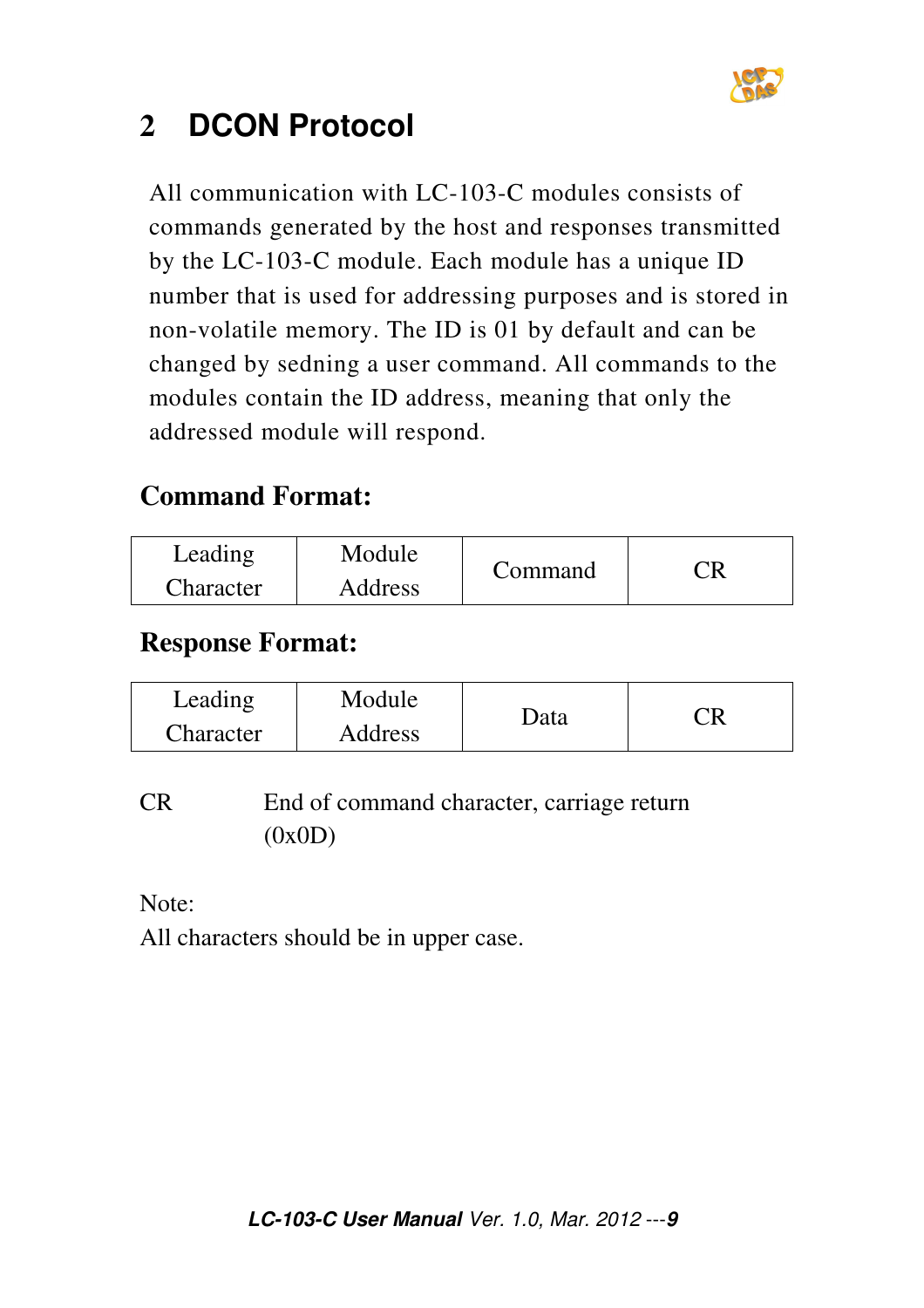

| <b>General Command Sets</b> |                 |                                                 |                |
|-----------------------------|-----------------|-------------------------------------------------|----------------|
| Command                     | <b>Response</b> | <b>Description</b>                              | <b>Section</b> |
| #AA00(Data)                 |                 | Sets the Digital Output                         | 2.1            |
| #AA0A(Data)                 |                 | Sets the Digital Output                         | 2.2            |
| #AA1CDD                     |                 | Sets the Digital Output                         | 2.3            |
| #AAACDD                     |                 | Sets the Digital Output                         | 2.4            |
| \$AA5                       | !AAS            | Reads the Reset Status of the Module            | 2.5            |
| \$AA6                       | !(Data)         | Reads the Status of the Digital I/O<br>channels | 2.6            |
| \$AAF                       | !AA(Data)       | Reads the Firmware Version of the<br>Module     | 2.7            |
| \$AAM                       | !AA(Data)       | Reads the Name of the Module                    | 2.8            |
| @AA                         | > (Data)        | Reads the Status of the Digital I/O<br>channels | 2.9            |
| @AA(Data)                   |                 | Sets the Digital Output Channels                | 2.10           |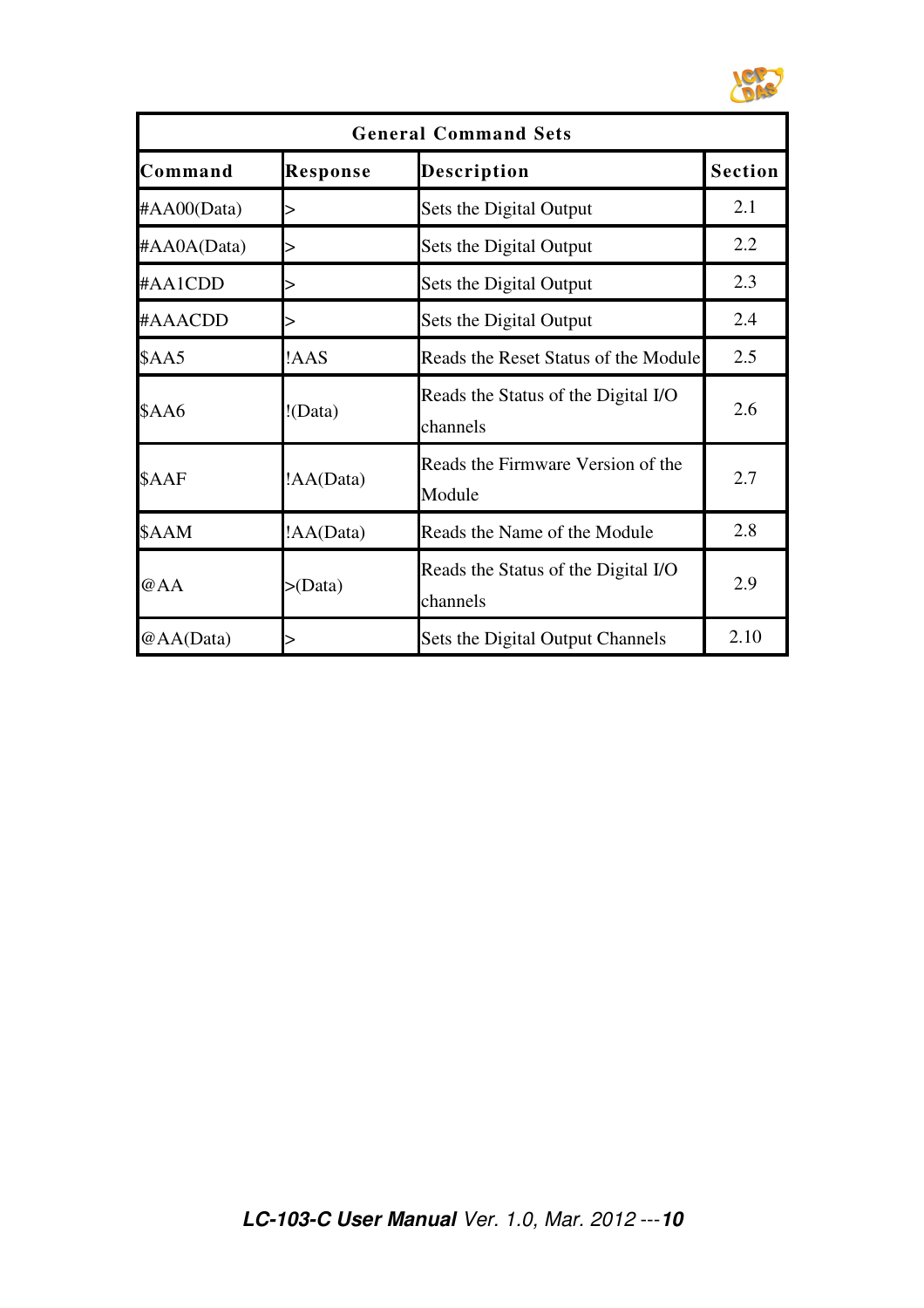

## **2.1 #AA00(Data)**

## **Description:**

Ths command is used to set the digital output value for each of the three channels (RL1-RL3) of a specified module.

#### **Syntax:**

## **#AA00(Data)(CR)**

| #      | Delimiter character                            |  |  |
|--------|------------------------------------------------|--|--|
| AA     | The address of the module to be set in         |  |  |
|        | hexadecimal format $(00 \text{ to } 0F)$       |  |  |
| 00     | The command to set the digital output value    |  |  |
|        | for each of the three channels (RL1-RL3).      |  |  |
| (Data) | A two-digit hexadecimal value, where bit 0     |  |  |
|        | corresponds to RL1, bit 1 corresponds to       |  |  |
|        | RL2, etc. When the bit is 0, it denotes that   |  |  |
|        | the digital output channel is off, and 1       |  |  |
|        | denotes that the digital output channel is on. |  |  |

#### **Response:**

| Valid:                 | >(CR)                               |
|------------------------|-------------------------------------|
| Invalid:               | ?AA(CR)                             |
| Ignored Command: !(CR) |                                     |
| $\geq$                 | Delimiter character to indicate the |
|                        | command was valid.                  |

**LC-103-C User Manual** Ver. 1.0, Mar. 2012 ---**11**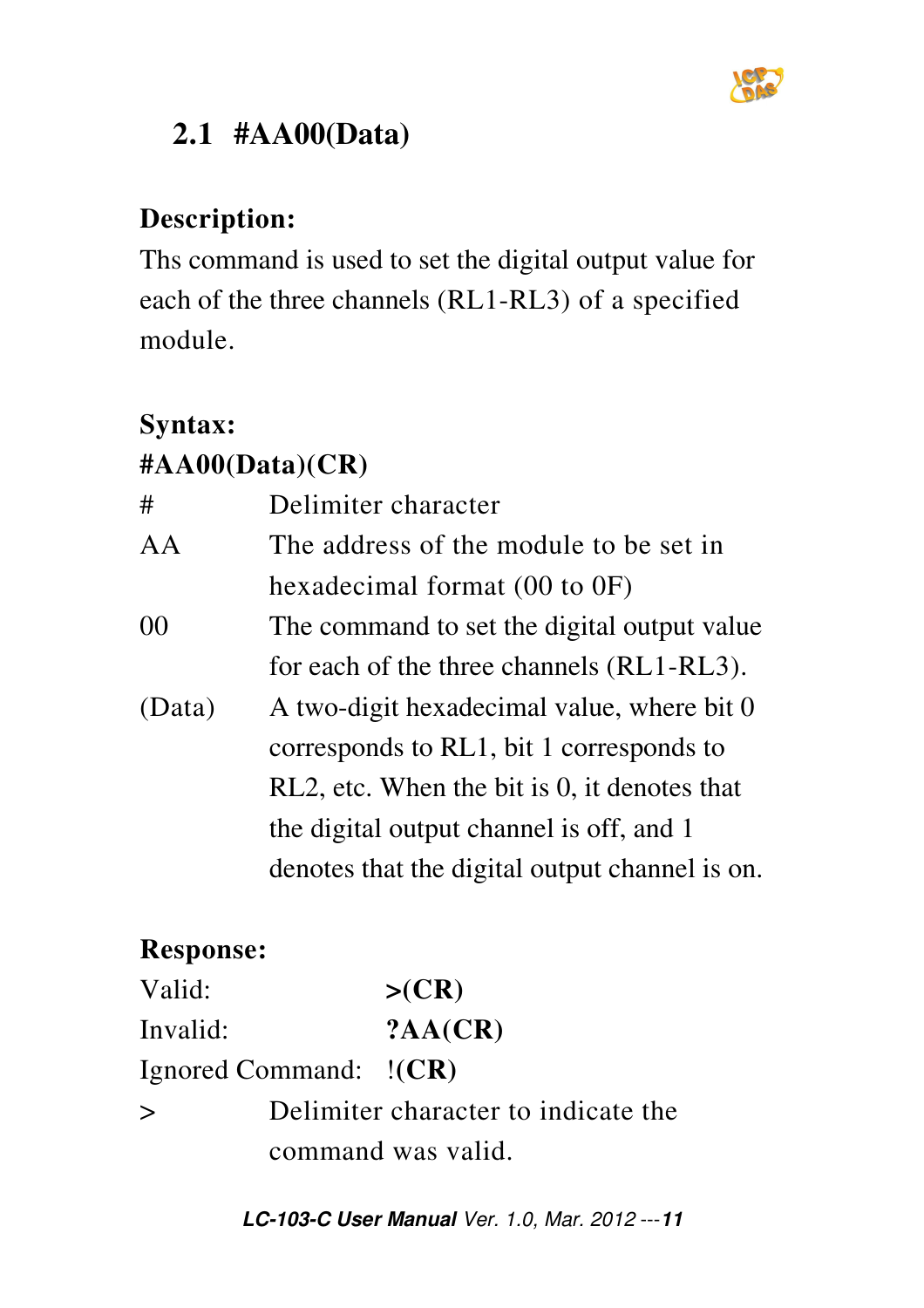

| ? | Delimiter character to indicate the |
|---|-------------------------------------|
|   | command was invalid.                |

! Delimiter character to indicate the command was ingored.

There will be no response if the command syntax is incorrect, there is a communication error, or there is no module with the specified address.

#### **Examples:**

Command: #020006

Response: >

 Sets RL1 the module to off and sets RL2 and RL3 to on. The module returns a valid response.

## **Related Commands:**

Section 2.2 #AA0A(Data), Section 2.3 #AA1cDD, Section 2.4 #AAAcDD, Section 2.7 \$AA6, Section 2.10 @AA, Section 2.11 @AA(Data)

#### **Related Topics:**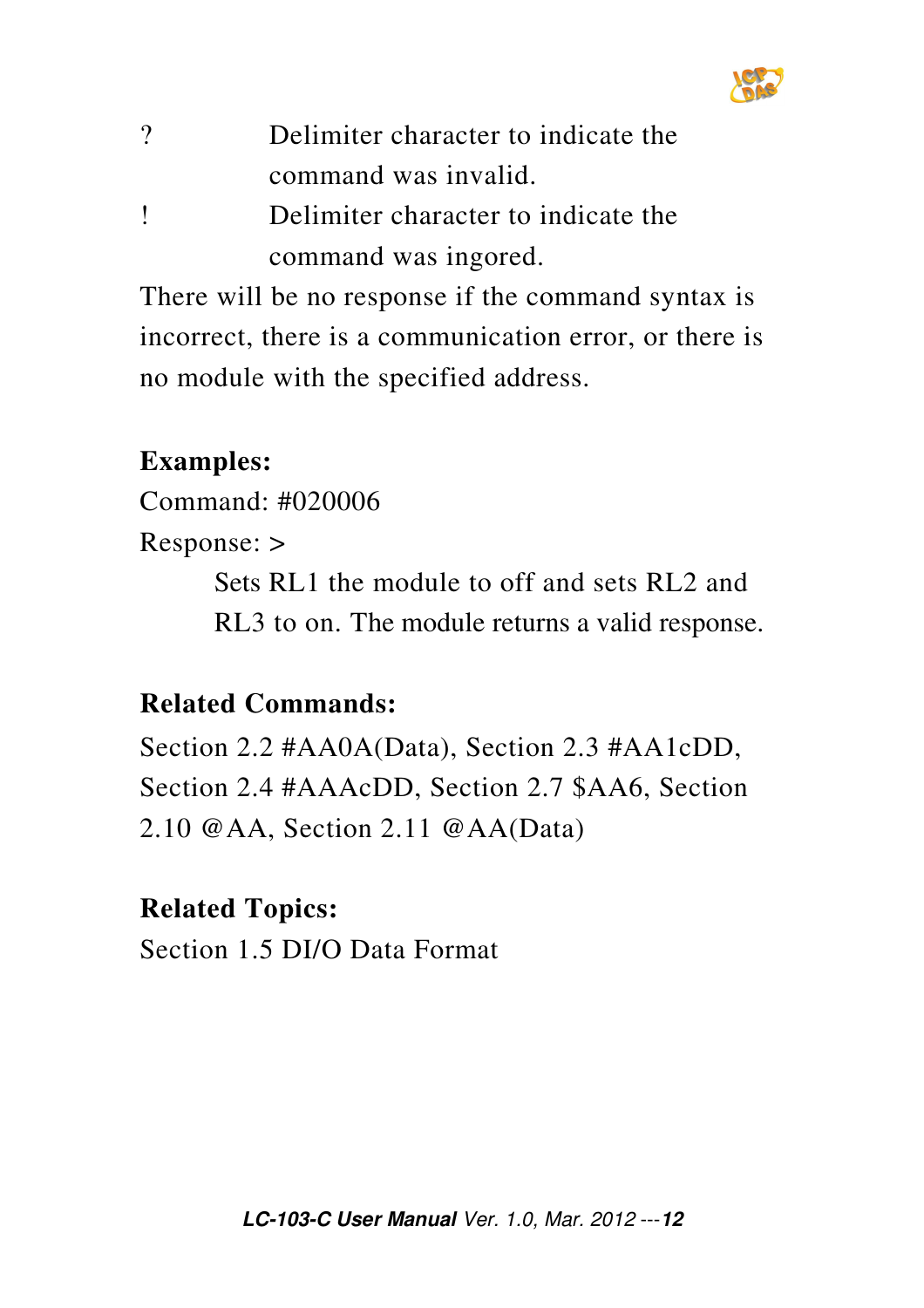

## **2.2 #AA0A(Data)**

## **Description:**

Ths command is used to set the digital output value for each of the three channels (RL1-RL3) of a specified module.

#### **Syntax:**

## **#AA0A(Data)(CR)**

| #      | Delimiter character                            |  |  |
|--------|------------------------------------------------|--|--|
| AA     | The address of the module to be set in         |  |  |
|        | hexadecimal format $(00 \text{ to } 0F)$       |  |  |
| 0A     | The command to set the digital output value    |  |  |
|        | $(RL1, RL2$ or $RL3)$                          |  |  |
| (Data) | A two-digit hexadecimal value, where bit 0     |  |  |
|        | corresponds to RL1, bit 1 corresponds to       |  |  |
|        | RL2, etc. When the bit is 0, it denotes that   |  |  |
|        | the digital output channel is off, and 1       |  |  |
|        | denotes that the digital output channel is on. |  |  |

## **Response:**

| Valid:                 | >(CR)                               |
|------------------------|-------------------------------------|
| Invalid:               | ?AA(CR)                             |
| Ignored Command: !(CR) |                                     |
| $\geq$                 | Delimiter character to indicate the |
|                        | command was valid.                  |

**LC-103-C User Manual** Ver. 1.0, Mar. 2012 ---**13**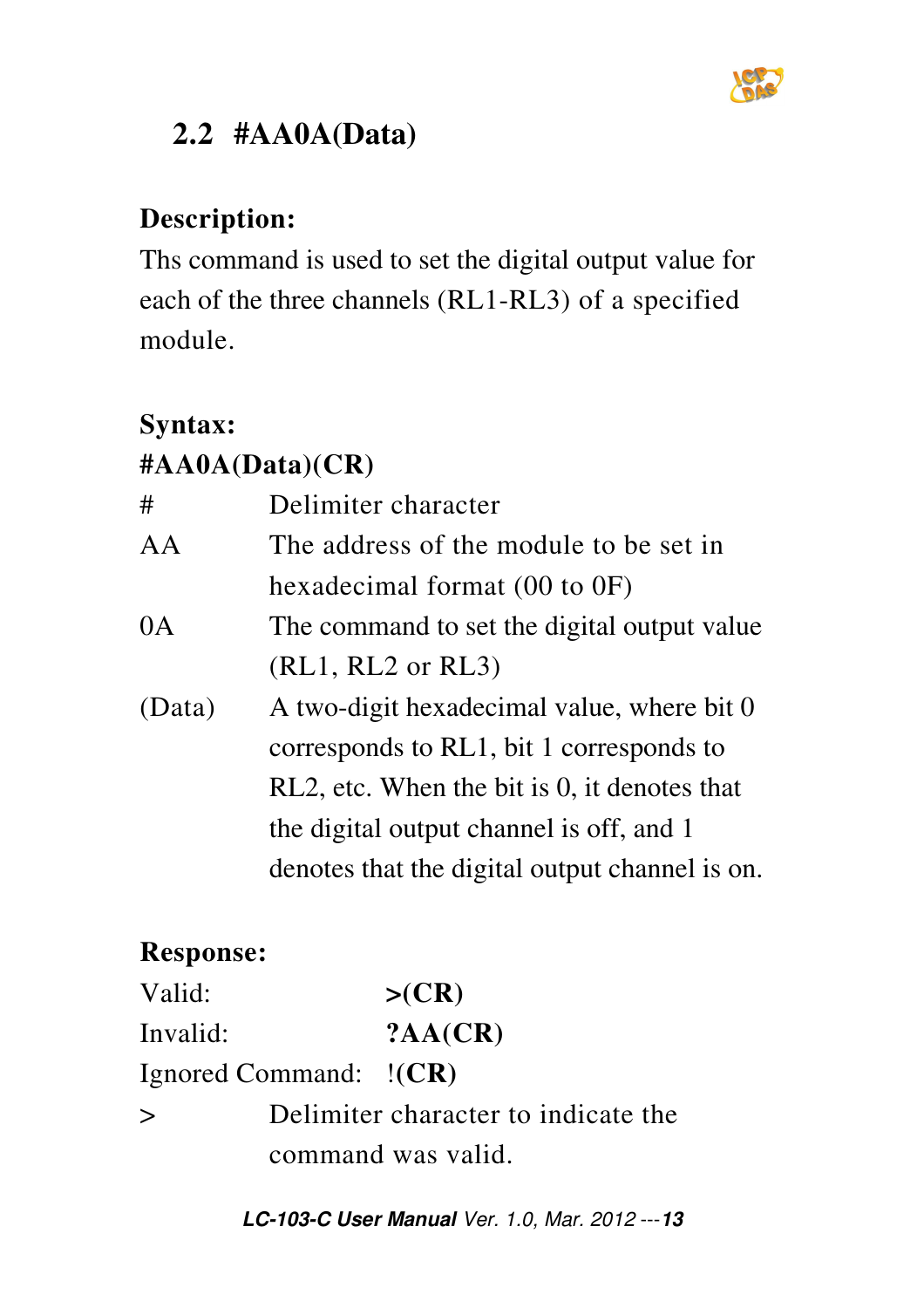

| $\gamma$ | Delimiter character to indicate the |
|----------|-------------------------------------|
|          | command was invalid.                |
|          |                                     |

! Delimiter character to indicate the command was ingored.

There will be no response if the command syntax is incorrect, there is a communication error, or there is no module with the specified address.

#### **Examples:**

Command: #020A02

Response: >

 Sets RL1 the module to off and sets RL2 and RL3 to on. The module returns a valid response.

## **Related Commands:**

Section 2.1 #AA00(Data), Section 2.3 #AA1cDD, Section 2.4 #AAAcDD, Section 2.7 \$AA6, Section 2.10 @AA, Section 2.11 @AA(Data)

## **Related Topics:**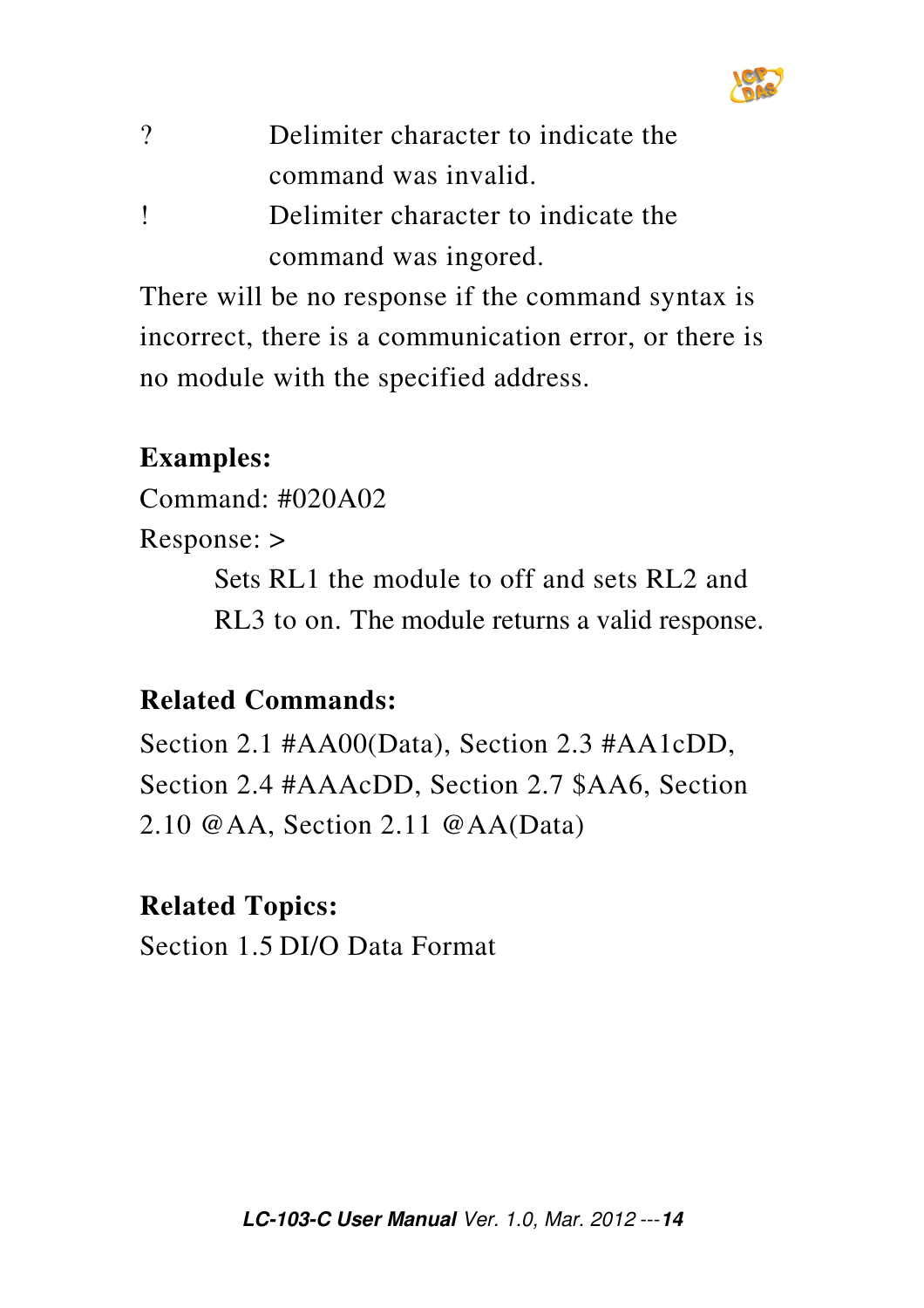

## **2.3 #AA1CDD**

#### **Description:**

Ths command is used to set the digital output value for a single channel of a specified module.

#### **Syntax:**

## **#AA1CDD(CR)**

| #             | Delimiter character                                |
|---------------|----------------------------------------------------|
| AA            | The address of the module to be set in             |
|               | hexadecimal format $(00 \text{ to } 0F)$           |
| $\mathbf{1}$  | The command to set the digital output value for    |
|               | a single channel.                                  |
| $\mathcal{C}$ | Specifies the relay output channel to be set, zero |
|               | based. (valid values: $0$ to $2$ )                 |
| $1)$ $\vert$  | The command to set the relay ouput channel         |
|               | 00: Sets the relay output channel to off.          |
|               | 01: Sets the relay output channel to on.           |
|               |                                                    |

| Valid:                   | >(CR)                               |
|--------------------------|-------------------------------------|
| Invalid:                 | ?AA(CR)                             |
| Ignored Command: $!(CR)$ |                                     |
| $\geq$                   | Delimiter character to indicate the |
|                          | command was valid.                  |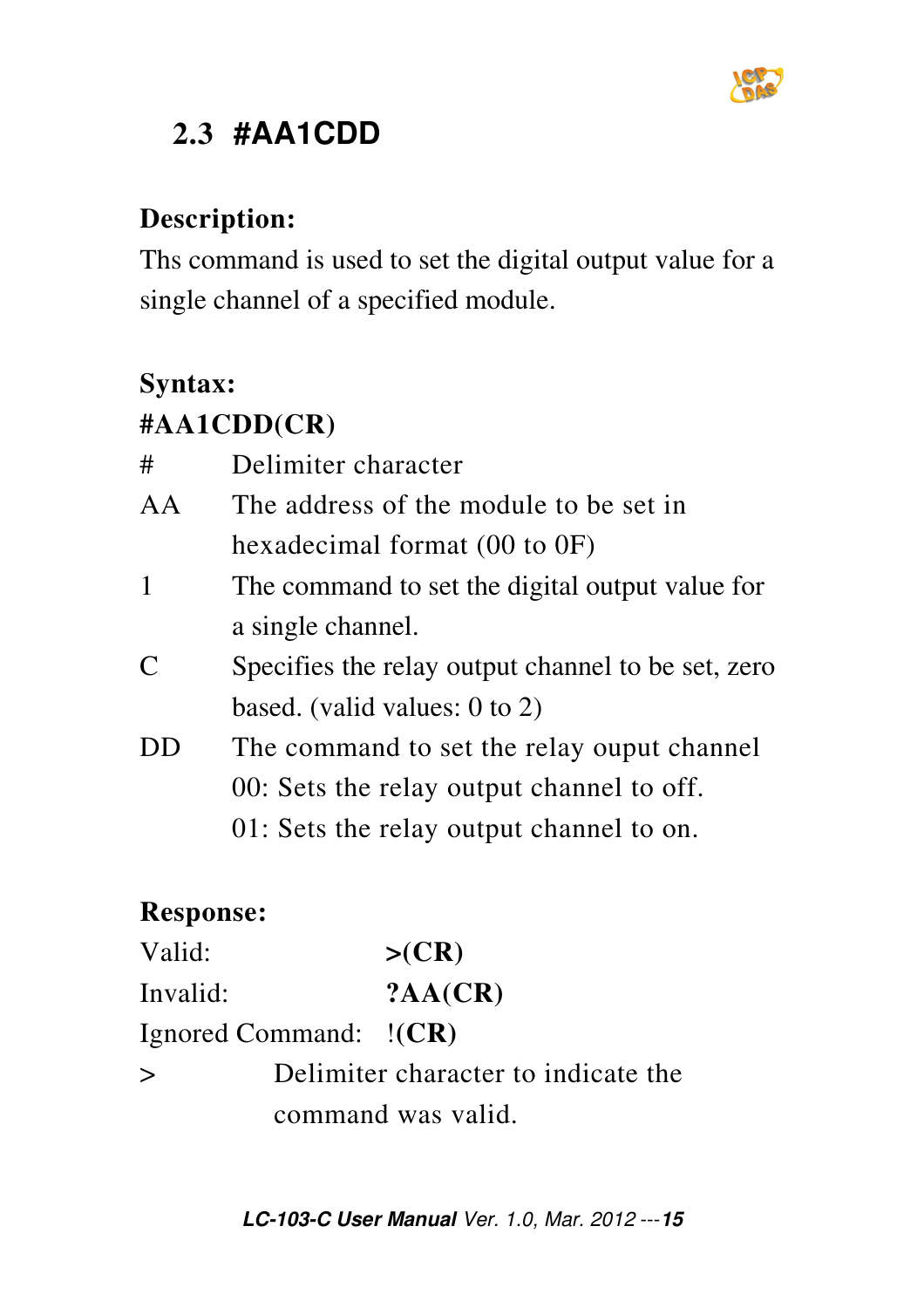

| $\overline{\mathcal{C}}$ | Delimiter character to indicate the |
|--------------------------|-------------------------------------|
|                          | command was invalid.                |
|                          |                                     |

! Delimiter character to indicate the command was ingored.

There will be no response if the command syntax is incorrect, there is a communication error, or there is no module with the specified address.

#### **Examples:**

Command: #021001

Response: >

 Sets RL1 the module 02 to on, and the module returns a valid response.

## **Related Commands:**

Section 2.1 #AA00(Data), Section 2.3 #AA1cDD, Section 2.4 #AAAcDD, Section 2.7 \$AA6, Section 2.10 @AA, Section 2.11 @AA(Data)

## **Related Topics:**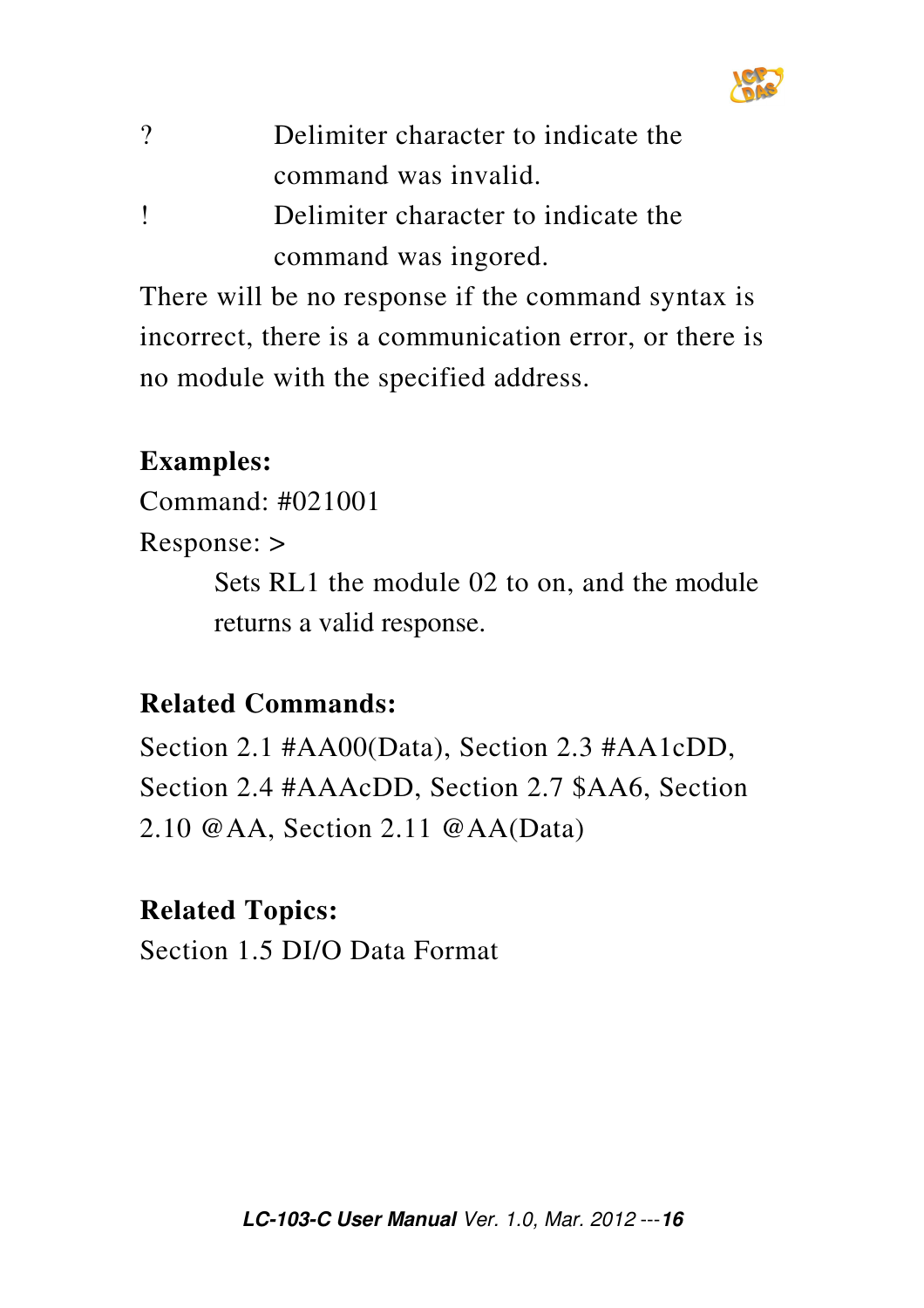

## **2.4 #AAACDD**

## **Description:**

Ths command is used to set the digital output value for a single channel of a specified module.

#### **Syntax:**

## **#AAACDD (CR)**

- # Delimiter character
- AA The address of the module to be set in hexadecimal format (00 to 0F)
- A The command to set the digital output value for a single channel.
- C Specifies the relay output channel to be set, zero based. (valid values: 0 to 2).
- DD The command to set the relay ouput channel 00: Sets the relay output channel to off. 01: Sets the relay output channel to on.

| Valid:   |                        | >(CR)                               |
|----------|------------------------|-------------------------------------|
| Invalid: |                        | ?AA(CR)                             |
|          | Ignored Command: !(CR) |                                     |
| $\geq$   |                        | Delimiter character to indicate the |
|          |                        | command was valid.                  |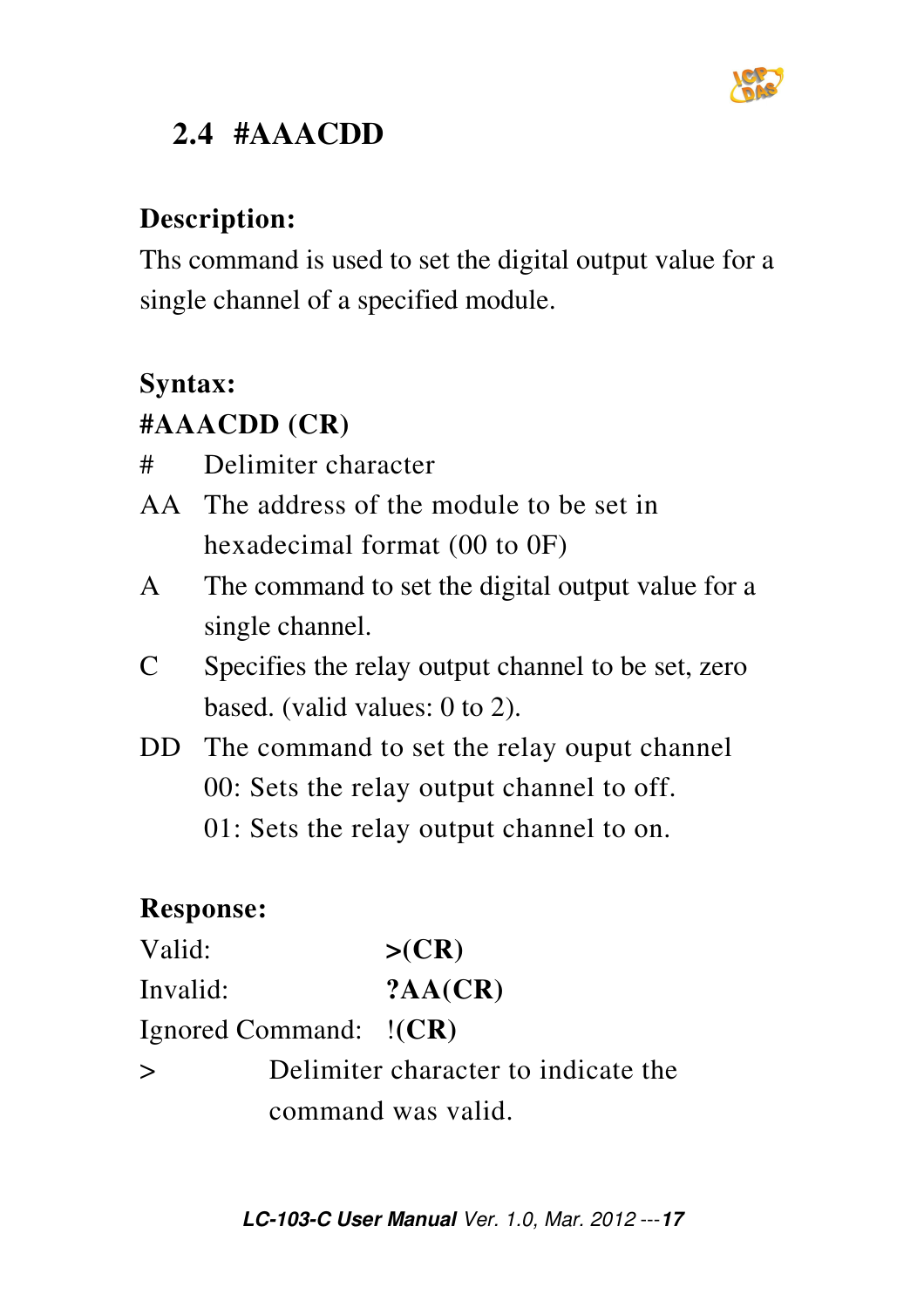

| ? | Delimiter character to indicate the |
|---|-------------------------------------|
|   | command was invalid.                |

! Delimiter character to indicate the command was ingored.

There will be no response if the command syntax is incorrect, there is a communication error, or there is no module with the specified address.

#### **Examples:**

Command: #02A201

Response: >

 Sets RL3 of module 02 to on, and the module returns a valid response.

#### **Related Commands:**

Section 2.1 #AA00(Data), Section 2.3 #AA1cDD, Section 2.4 #AAAcDD, Section 2.7 \$AA6, Section 2.10 @AA, Section 2.11 @AA(Data)

#### **Related Topics:**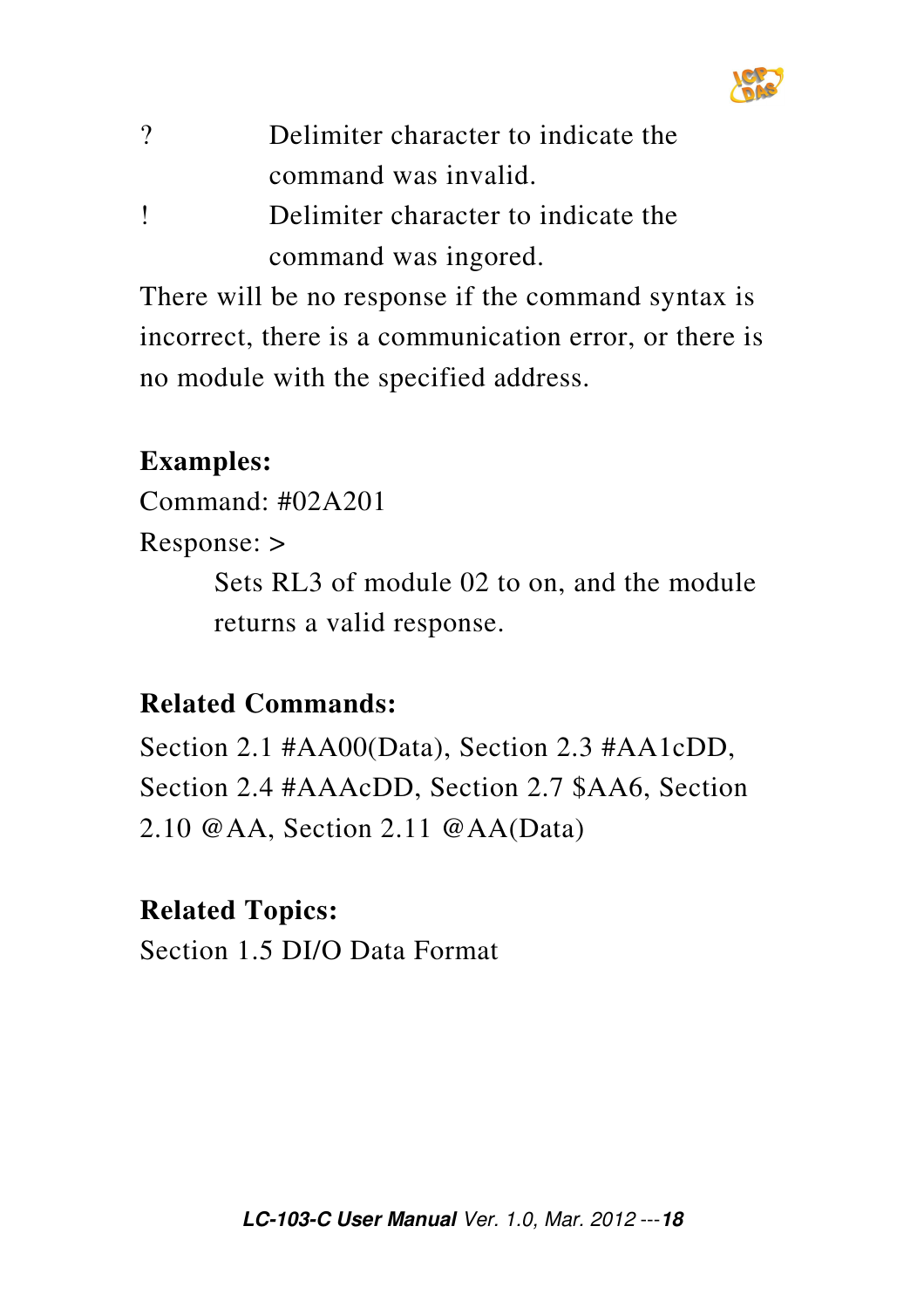

## **2.5 \$AA5**

## **Description:**

Ths command is used to read the reset status of a specified module.

## **Syntax:**

## **\$AA5(CR)**

| $\mathcal{S}$            | Delimiter character                         |
|--------------------------|---------------------------------------------|
| $A\overline{A}$          | The address of the module to be set in      |
|                          | hexadecimal format $(00 \text{ to } 0F)$    |
| $\overline{\mathcal{L}}$ | The command to read the reset status of the |
|                          | module.                                     |

| Valid:   | $\text{AAS}(\text{CR})$                    |
|----------|--------------------------------------------|
| Invalid: | ?AA(CR)                                    |
| ľ        | Delimiter character to indicate the        |
|          | command was valid.                         |
| $\gamma$ | Delimiter character to indicate the        |
|          | command was invalid.                       |
| AA       | The address of the module to be set in     |
|          | hexadecimal format $(00 \text{ to } 0F)$   |
| S        | The reset status of the module             |
|          | 1: This is the first time the command has  |
|          | been sent since the module was powered on. |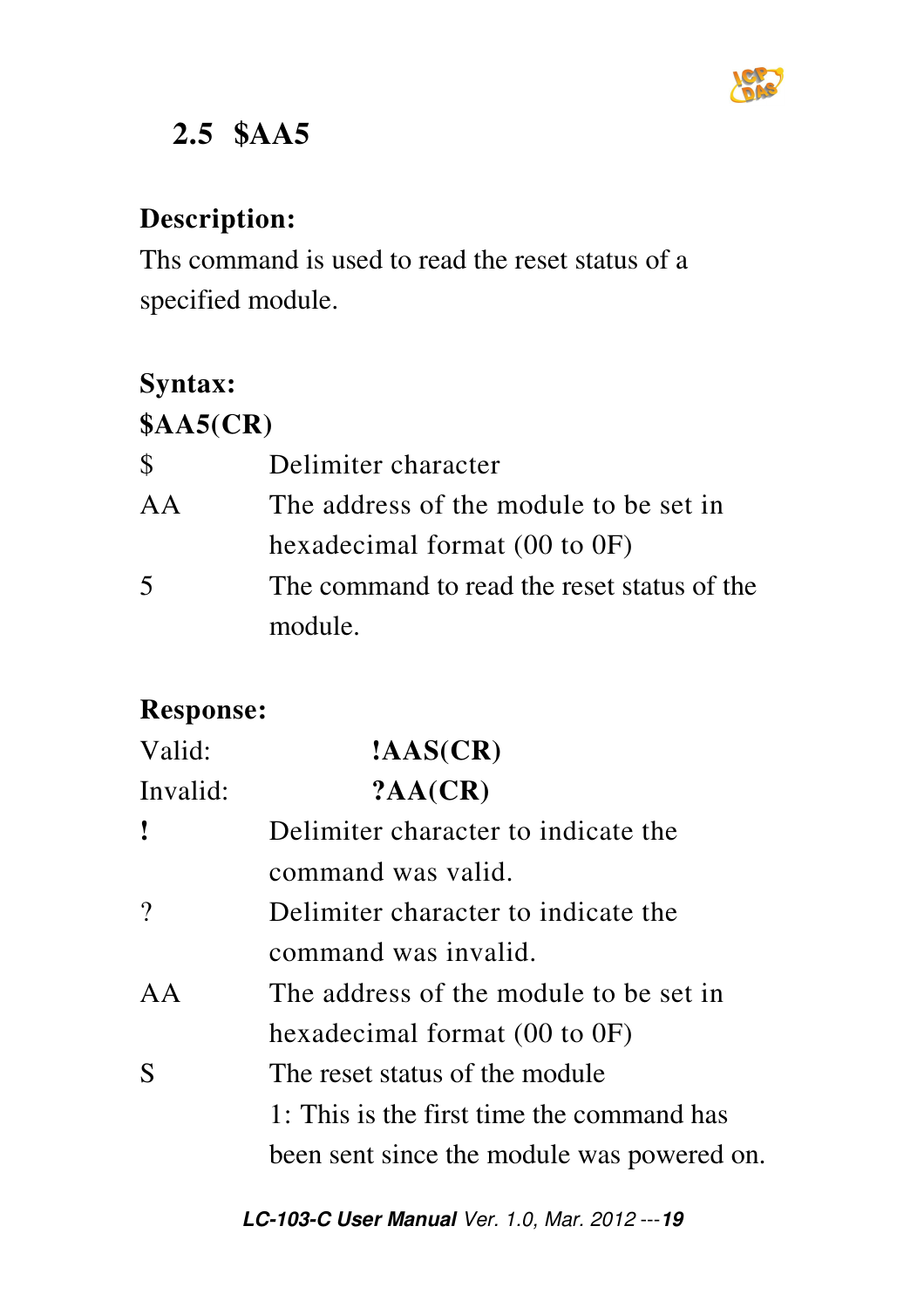

 0: This is not the first time the command has been sent since the module was powered on, which denotes that there has been no module reset since the last \$AA5 command was sent.

There will be no response if the command syntax is incorrect, there is a communication error, or there is no module with the specified address.

#### **Examples:**

Command: \$015

Response: !011

 Reads the reset status of module 01and returns a valid response indicating that it is the first time the \$AA5 command has been sent since the module was powered-on.

Command:\$015

Response:!010

 Reads the reset status of module 01 and returns a valid response indicating that there has been no module reset since the last \$AA5 command was sent.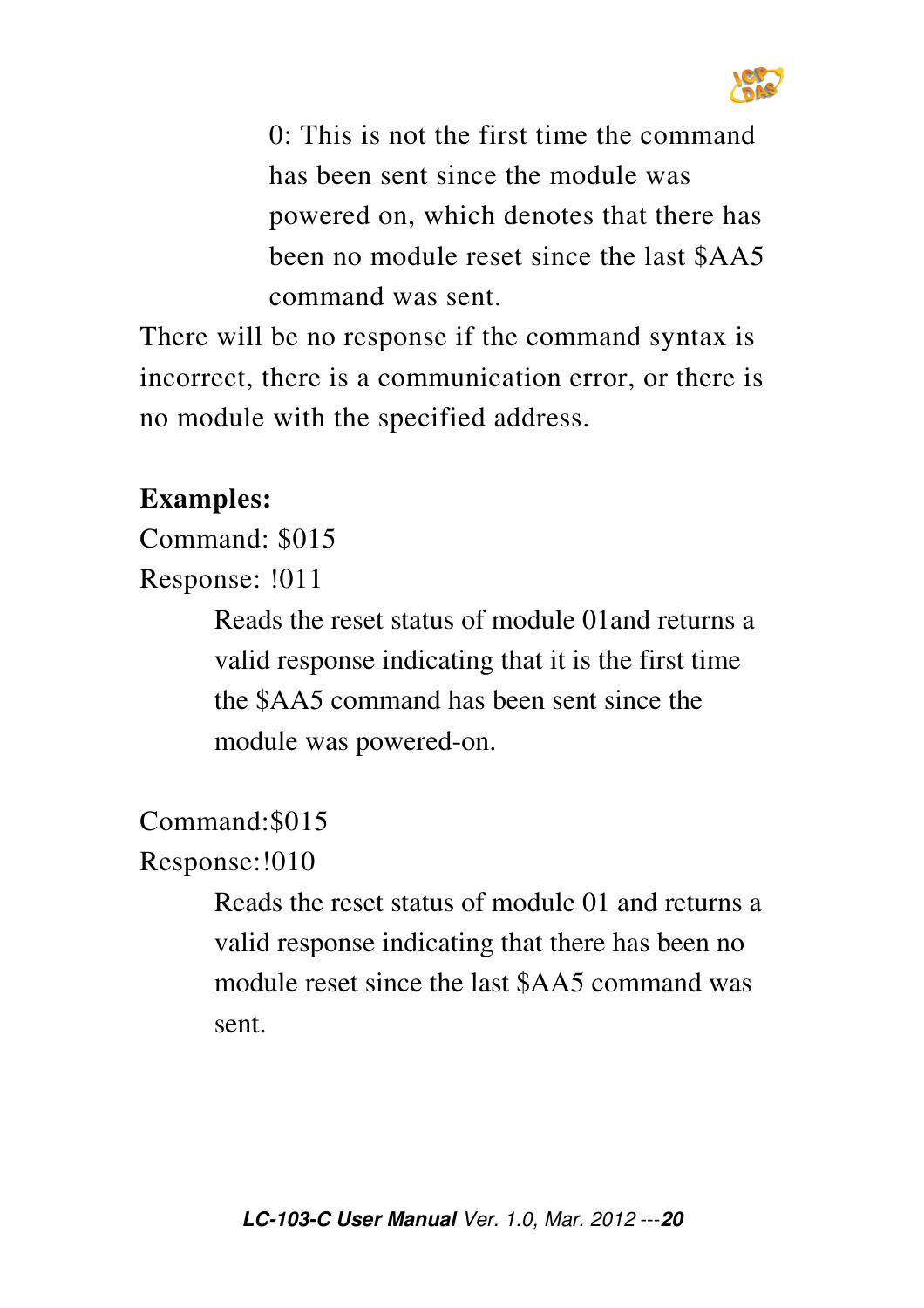

## **2.6 \$AA6**

## **Description:**

Ths command is used to read the status of the digital input/output channels of a specified module.

## **Syntax:**

## **\$AA6(CR)**

| $\mathcal{S}$ | Delimiter character                           |
|---------------|-----------------------------------------------|
| AA            | The address of the module to be set in        |
|               | hexadecimal format $(00 \text{ to } 0F)$      |
| 6             | The command to read the status of the digital |
|               | input/output channels                         |

| Valid:   | !(Data)(CR)                              |
|----------|------------------------------------------|
| Invalid: | ?AA(CR)                                  |
| I        | Delimiter character to indicate the      |
|          | command was valid.                       |
| $\gamma$ | Delimiter character to indicate the      |
|          | command was invalid.                     |
| AA       | The address of the module to be set in   |
|          | hexadecimal format $(00 \text{ to } 0F)$ |
| (Data)   | The status of the digital input/output   |
|          | channels, a four-digit hexadecimal value |
|          | followed by 00. See Section 1.5 for more |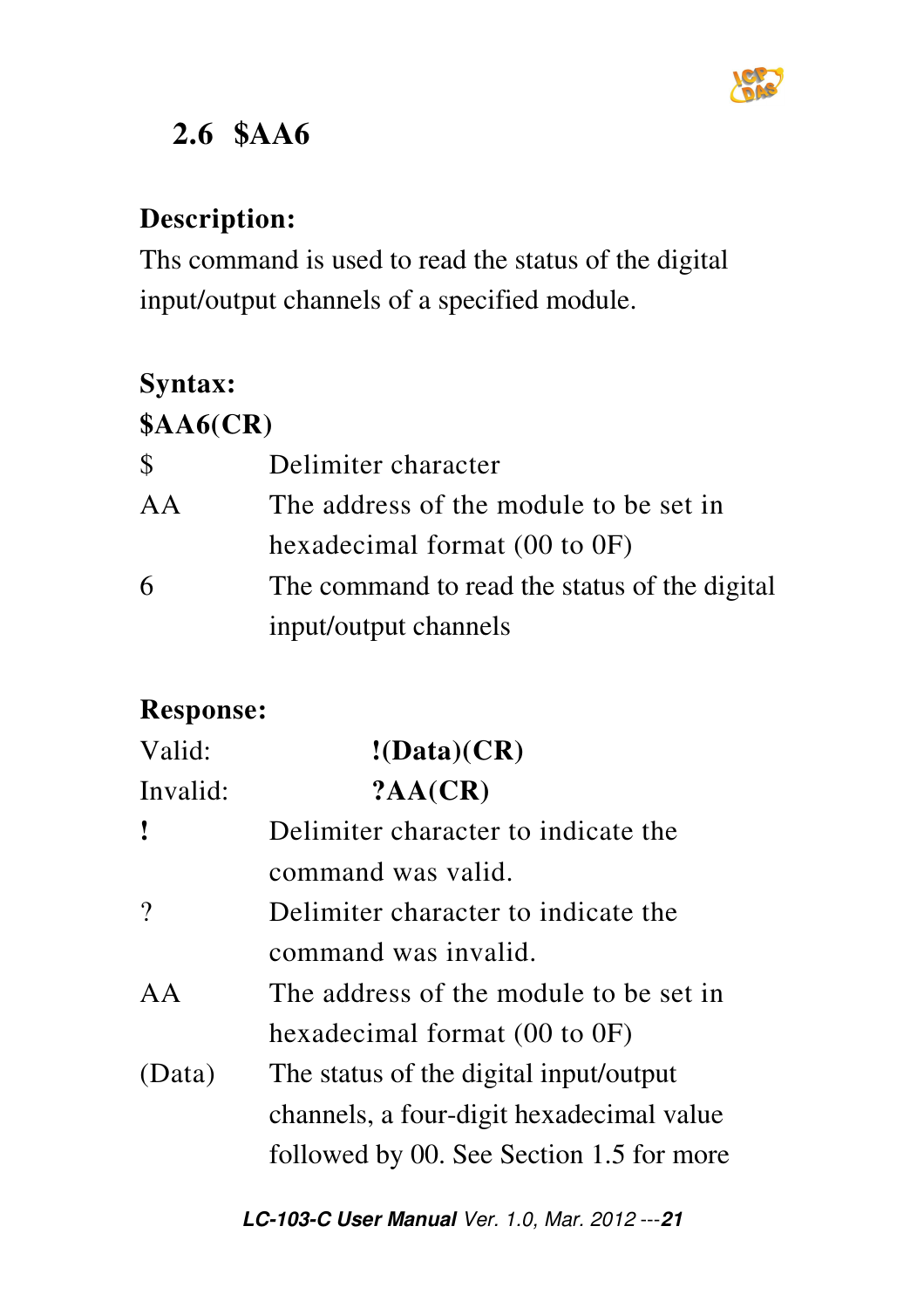

details.

There will be no response if the command syntax is incorrect, there is a communication error, or there is no module with the specified address.

#### **Examples:**

Command: \$026 Response: !070F

> Reads the status of the digital input/output channels for module 02 and returns a valid response indicatinfs thst the current Digital Output value is 07 and the Digital Iutput value is 0F.

#### **Related Commands:**

Section 2.1 #AA00(Data), Section 2.3 #AA1cDD, Section 2.4 #AAAcDD, Section 2.7 \$AA6, Section 2.10 @AA, Section 2.11 @AA(Data)

#### **Related Topics:**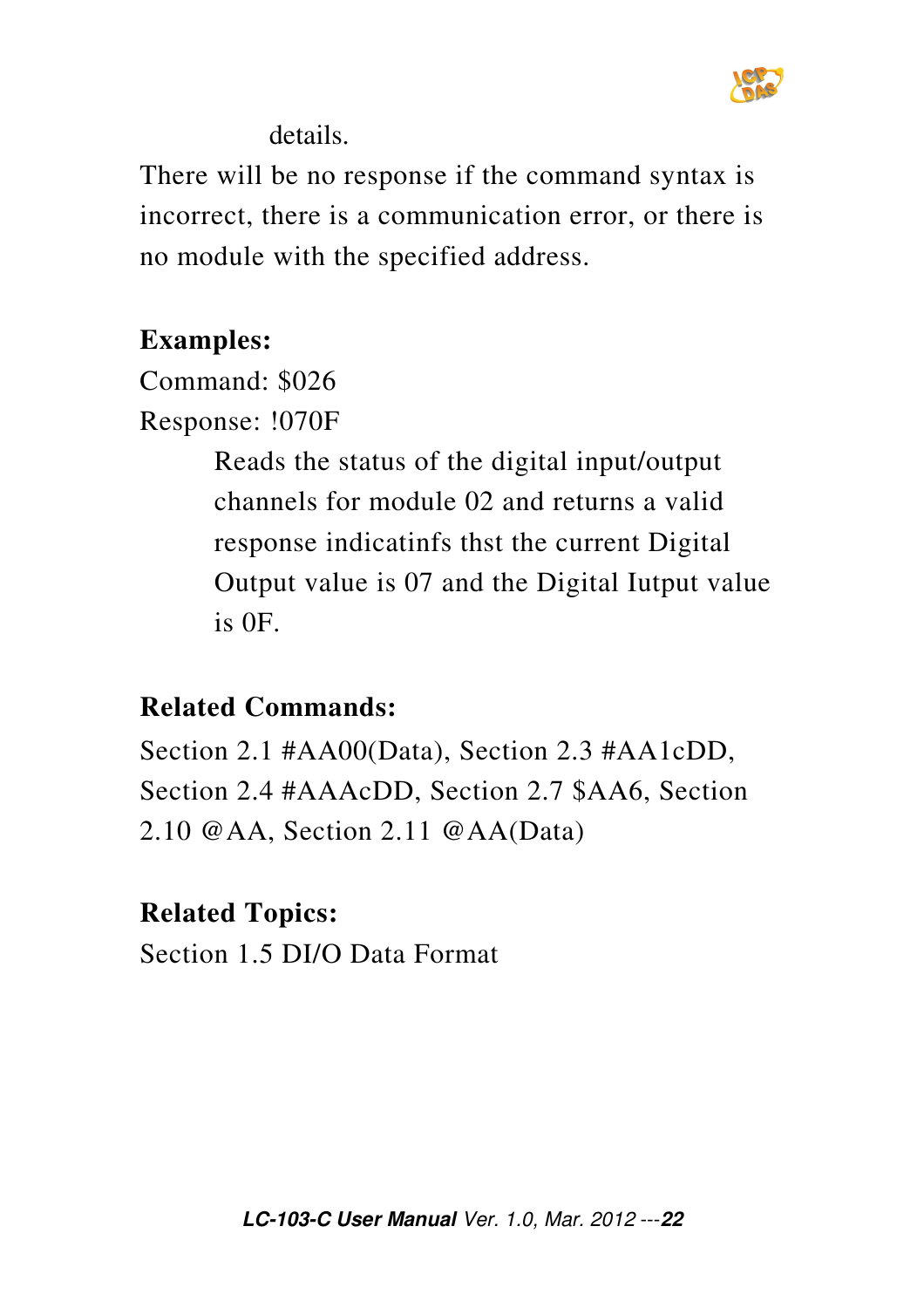

## **2.7 \$AAF**

#### **Description:**

Ths command is used to read the firmware version of a specified module.

#### **Syntax:**

## **\$AAF(CR)**

| S  | Delimiter character                      |
|----|------------------------------------------|
| AA | The address of the module to be set in   |
|    | hexadecimal format $(00 \text{ to } 0F)$ |
| F  | The command to read the firmware version |

| Valid:       | !AA(Data)(CR)                               |
|--------------|---------------------------------------------|
| Invalid:     | ?AA(CR)                                     |
| $\mathbf{I}$ | Delimiter character to indicate the         |
|              | command was valid.                          |
| $\gamma$     | Delimiter character to indicate the         |
|              | command was invalid.                        |
| AA           | The address of the module to be set in      |
|              | hexadecimal format $(00 \text{ to } 0F)$    |
| (Data)       | A string indicating the firmware version of |
|              | the module                                  |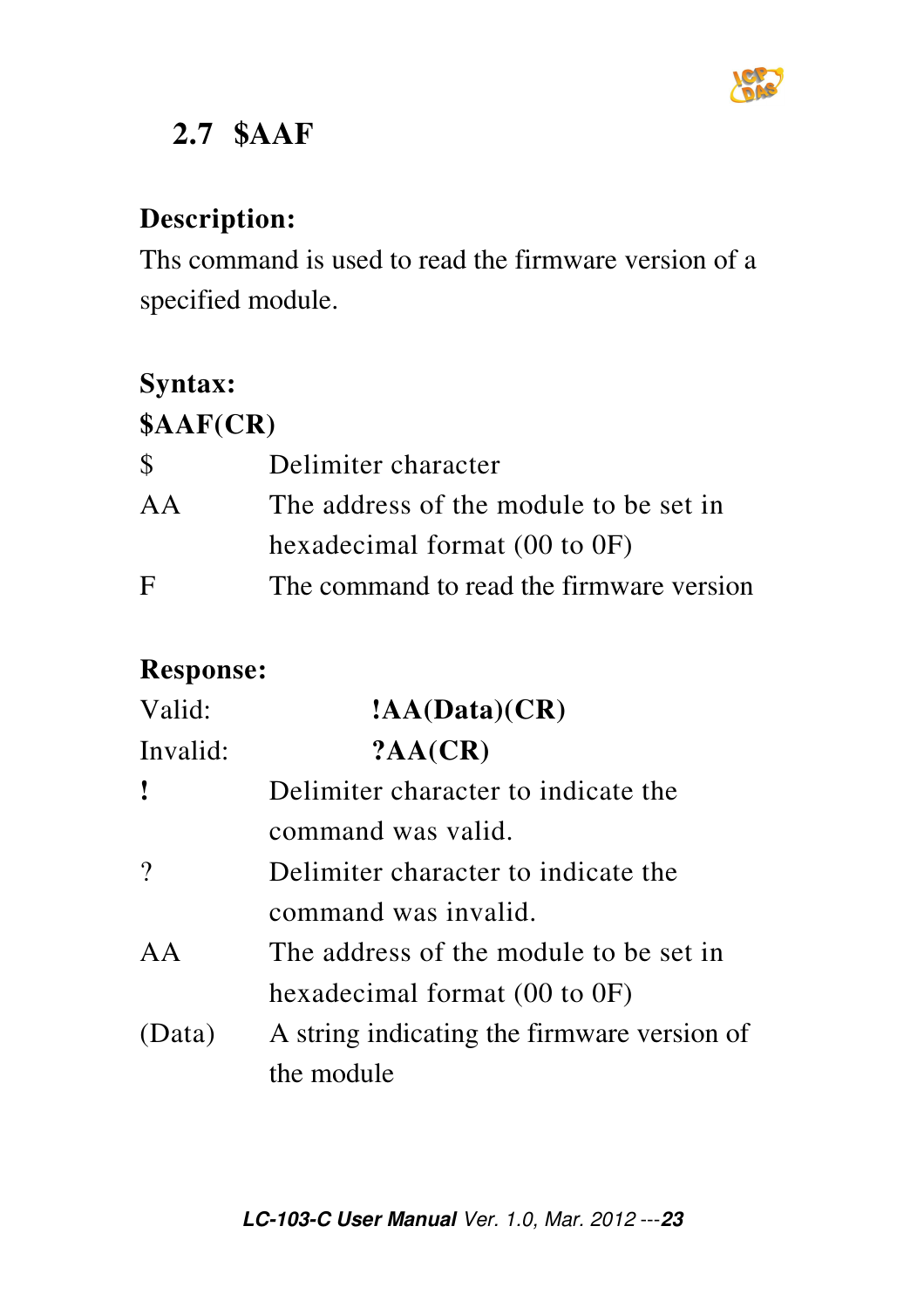

There will be no response if the command syntax is incorrect, there is a communication error, or there is no module with the specified address.

#### **Examples:**

Command: \$01F Response: !0101.02 Reads the firmware version of module 01, and returns a valid response indicating that it is version 01.02.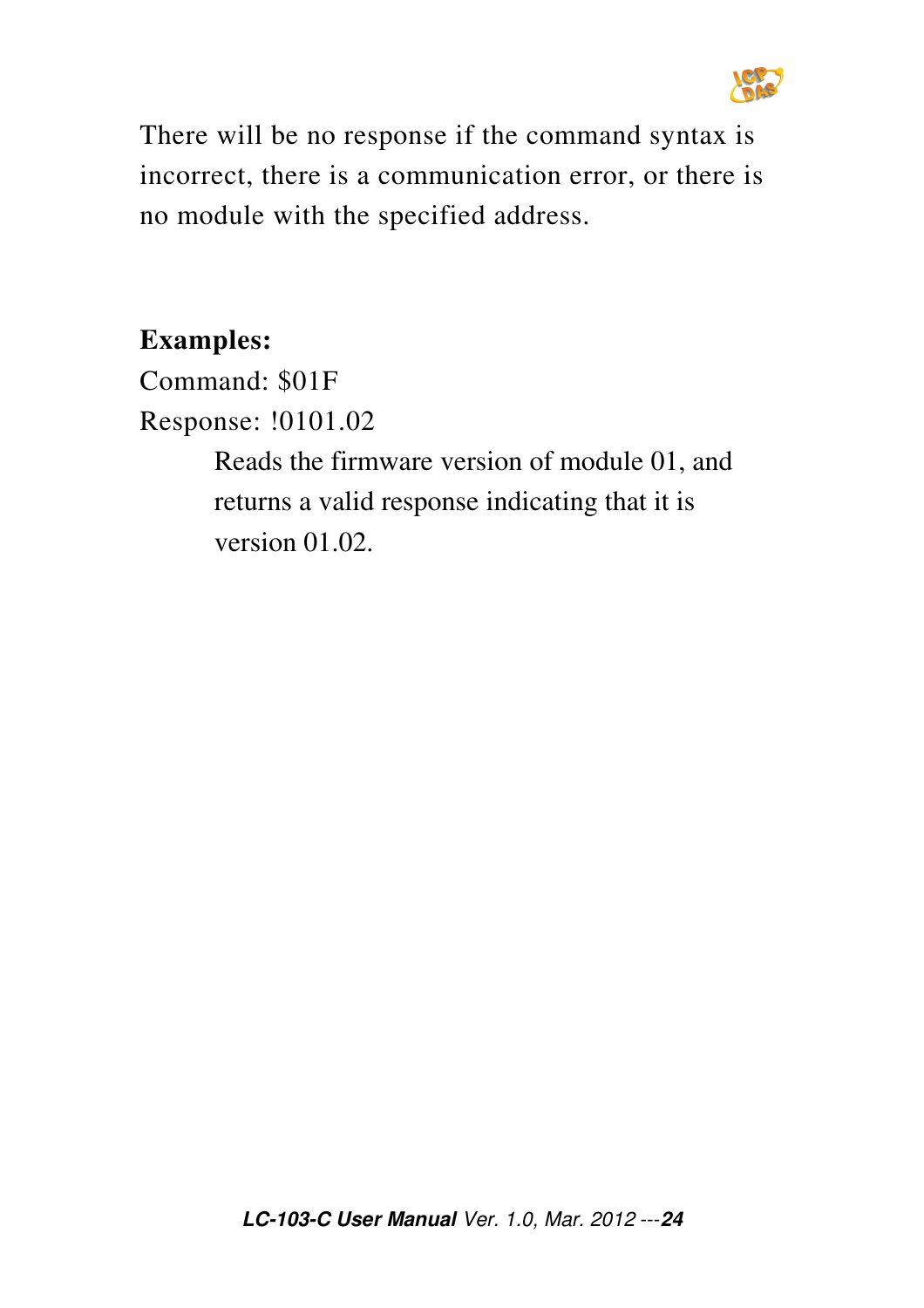

## **2.8 \$AAM**

#### **Description:**

Ths command is used to read the name of a specified module.

## **Syntax:**

## **\$AAM(CR)**

| $\mathcal{S}$ | Delimiter character                      |  |
|---------------|------------------------------------------|--|
| AA            | The address of the module to be set in   |  |
|               | hexadecimal format $(00 \text{ to } 0F)$ |  |
| M             | The command to read the name of the      |  |
|               | module                                   |  |

| Valid:   | $1AA(Data)(CR)$                            |  |
|----------|--------------------------------------------|--|
| Invalid: | ?AA(CR)                                    |  |
| Ţ        | Delimiter character to indicate the        |  |
|          | command was valid.                         |  |
| $\gamma$ | Delimiter character to indicate the        |  |
|          | command was invalid.                       |  |
| AA       | The address of the module to be set in     |  |
|          | hexadecimal format $(00 \text{ to } 0F)$   |  |
| (Data)   | A string indicating the name of the module |  |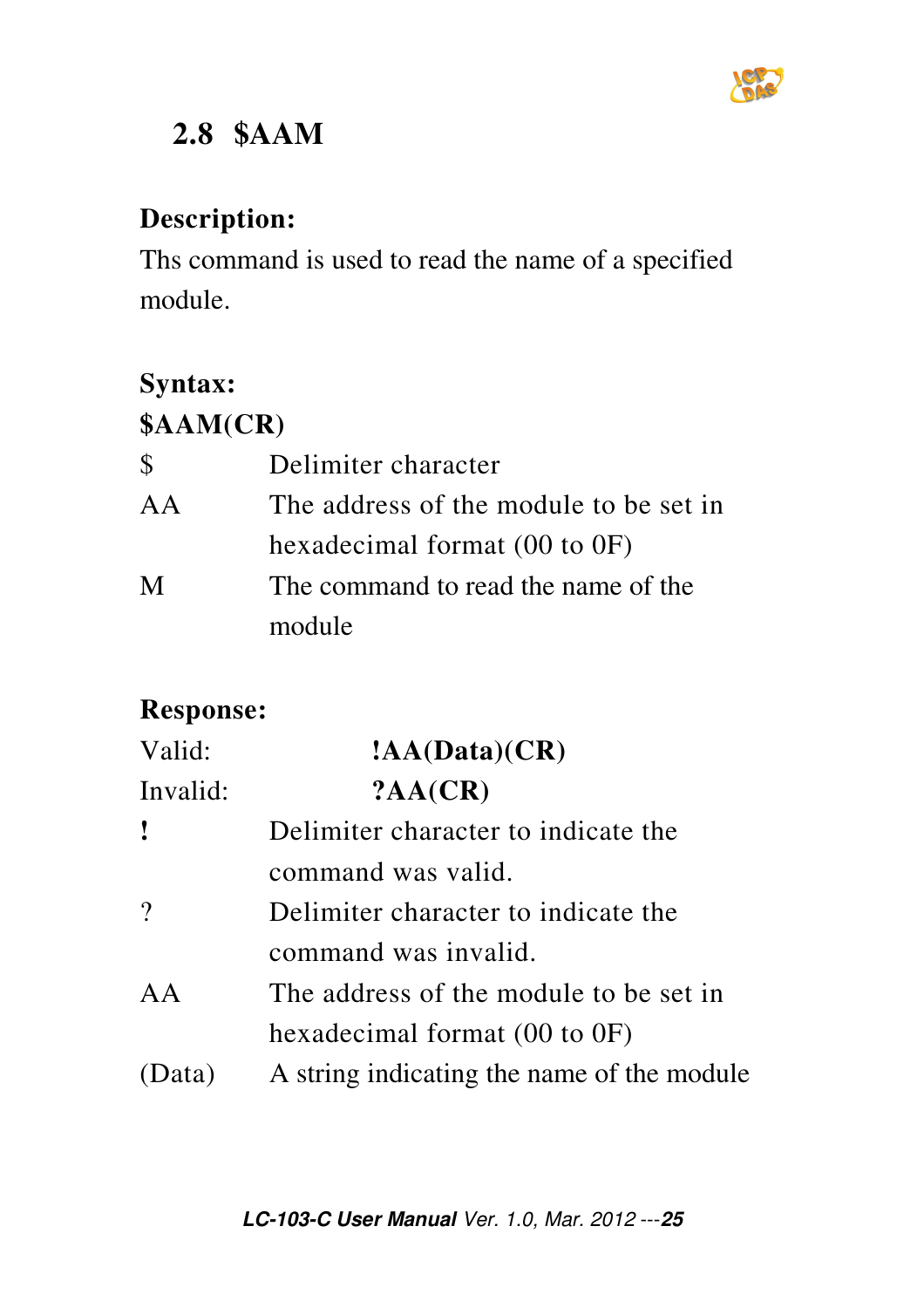

There will be no response if the command syntax is incorrect, there is a communication error, or there is no module with the specified address.

Command: \$02M Response: !02LC103 Reads the module 02 and returns a valid response indicating that the name of the module is "LC-103-C"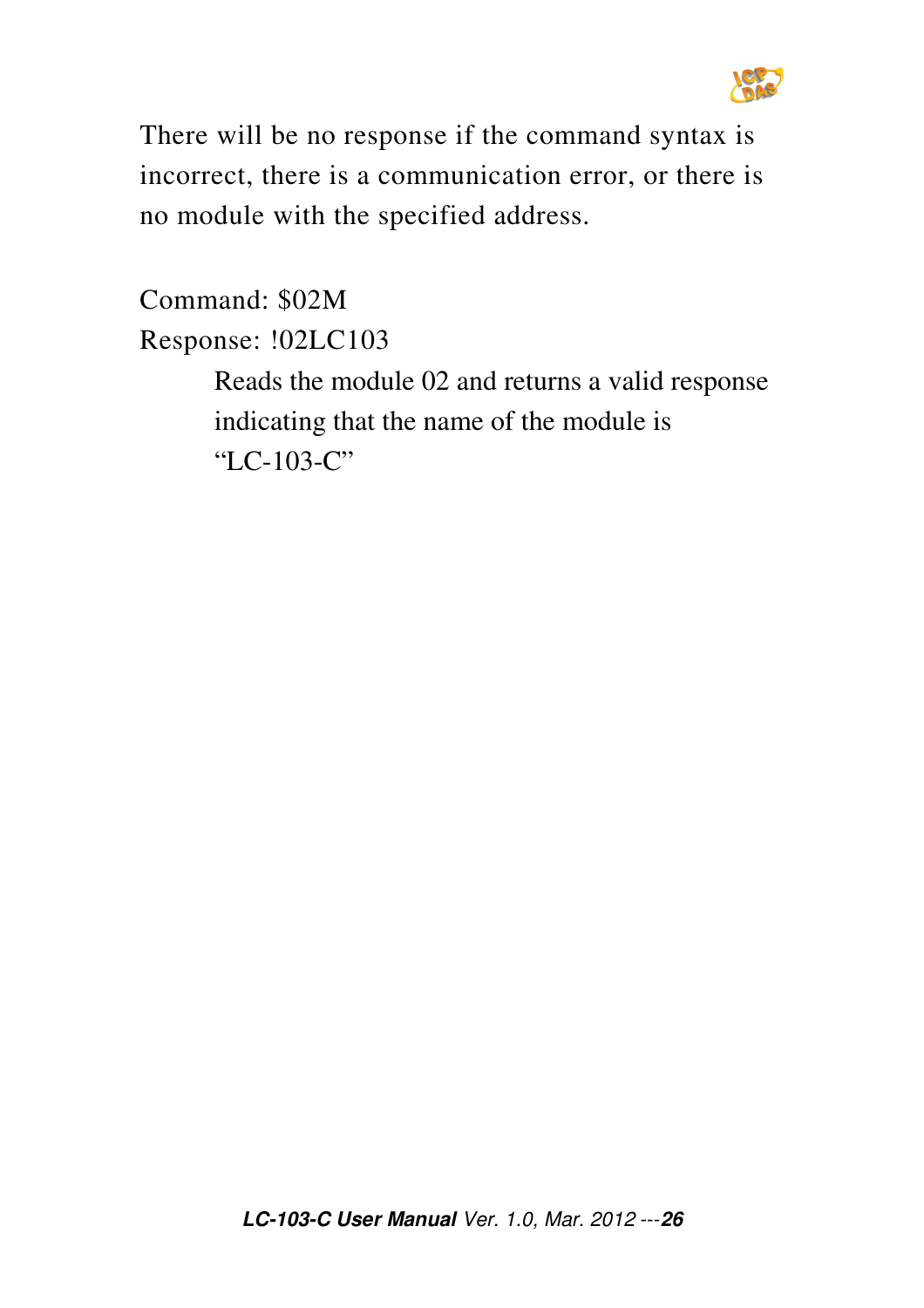

## **2.9 @AA**

#### **Description:**

Ths command is used to read the status of the digital input/output channels of a specified module.

#### **Syntax:**

#### **@AA(CR)**

| $\omega$ | Delimiter character                      |
|----------|------------------------------------------|
| AA       | The address of the module to be set in   |
|          | hexadecimal format $(00 \text{ to } 0F)$ |

| Valid:   | $>(\text{Data})(CR)$                            |  |
|----------|-------------------------------------------------|--|
| Invalid: | ?AA(CR)                                         |  |
| $\geq$   | Delimiter character to indicate the             |  |
|          | command was valid.                              |  |
| $\gamma$ | Delimiter character to indicate the             |  |
|          | command was invalid.                            |  |
| AA       | The address of the module to be set in          |  |
|          | hexadecimal format $(00 \text{ to } 0F)$        |  |
| (Data)   | The status of the 3-bit digital input/output as |  |
|          | four-digit hexadecimal value. See Section 1.5   |  |
|          | for more details.                               |  |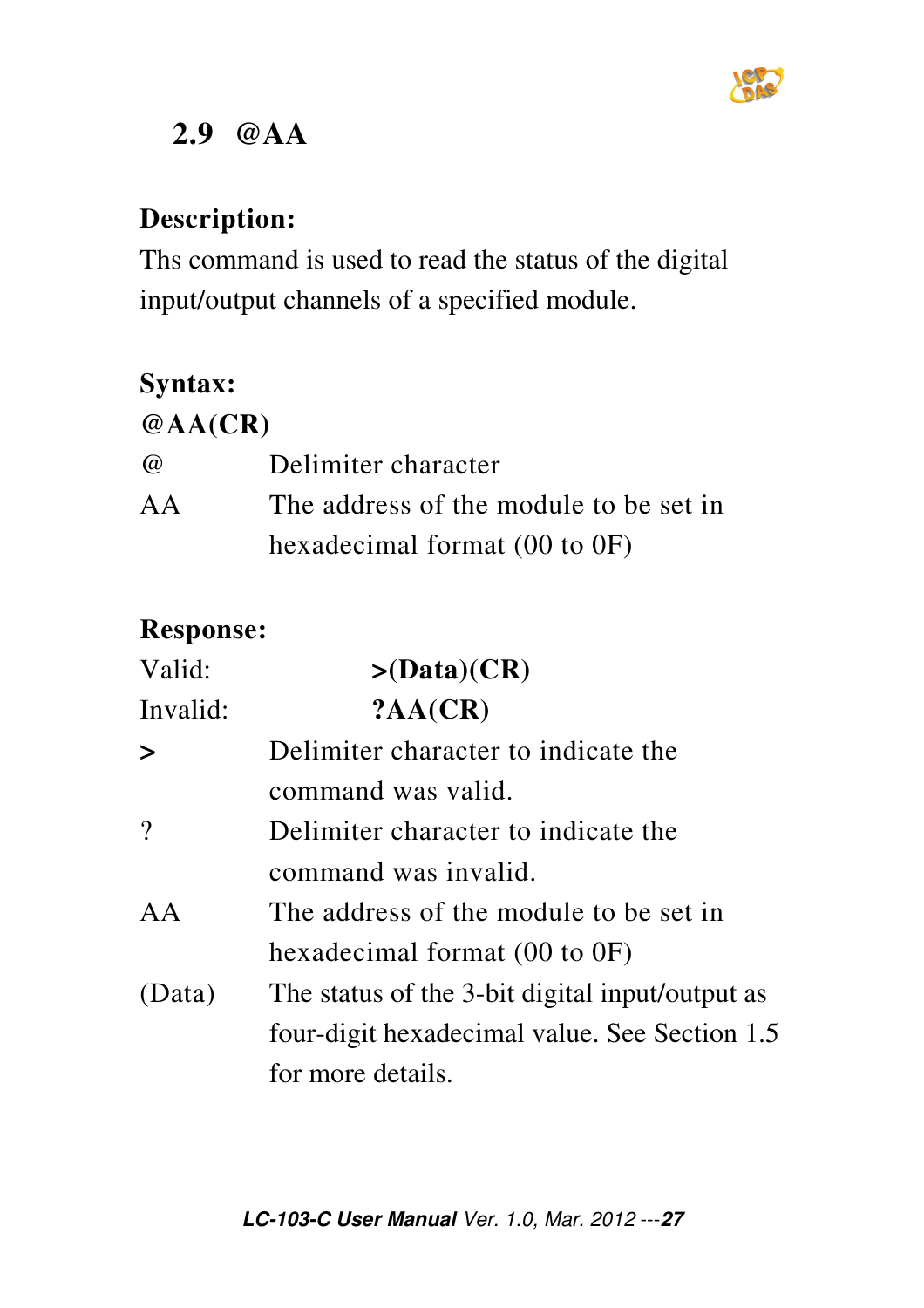

There will be no response if the command syntax is incorrect, there is a communication error, or there is no module with the specified address.

#### **Examples:**

Command: @02

Response: >0701

 Reads the status of the digital input/output channels for module 02 and returns a valid response indicatinfs thst the current Digital Output value is 07 and the Digital Iutput value is 01.

#### **Related Commands:**

Section 2.1 #AA00(Data), Section 2.3 #AA1cDD, Section 2.4 #AAAcDD, Section 2.7 \$AA6, Section 2.10 @AA, Section 2.11 @AA(Data)

#### **Related Topics:**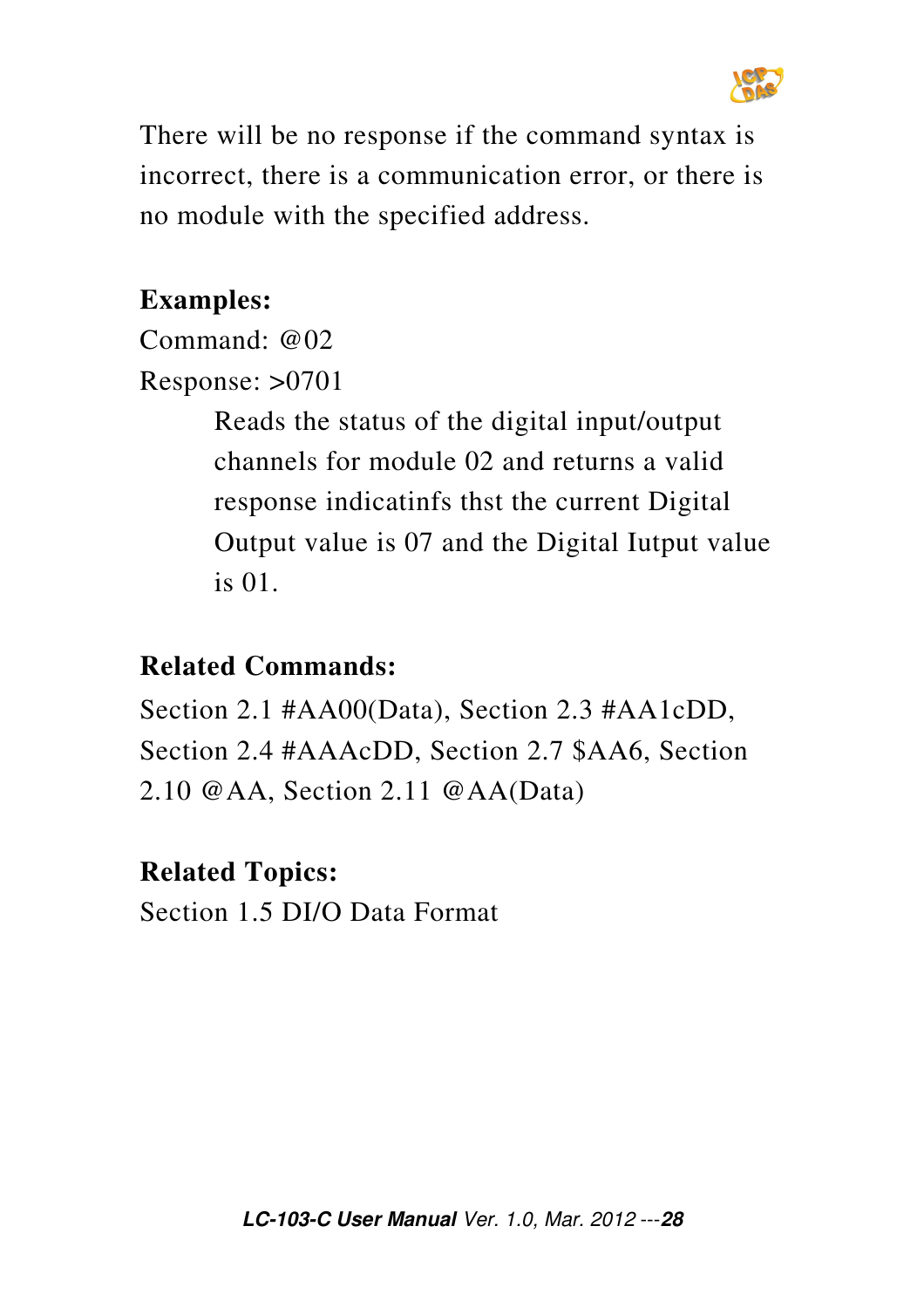

## **2.10 @AA(Data)**

## **Description:**

Ths command is used to set the digital output channels of a specified module.

#### **Syntax:**

## **@AA(Data)(CR)**

| $\omega$ | Delimiter character                          |
|----------|----------------------------------------------|
| AA       | The address of the module to be set in       |
|          | hexadecimal format $(00 \text{ to } 0F)$     |
| (Data)   | The data to be written to the digital output |
|          | channels.                                    |
|          | Bit 0 of the value corresponds to RL1 and    |
|          | bit 1 of the value corresponds to RL2, etc.  |
|          | When the bit is 0, it denotes that the       |
|          | digital output channel is off, and 1 denotes |
|          | that the digital output channel is on.       |

## **Response:**

| Valid:                 | >(CR)                               |
|------------------------|-------------------------------------|
| Invalid:               | ?AA(CR)                             |
| Ignored Command: !(CR) |                                     |
| $\geq$                 | Delimiter character to indicate the |
|                        | command was valid.                  |
| $\gamma$               | Delimiter character to indicate the |
|                        |                                     |

**LC-103-C User Manual** Ver. 1.0, Mar. 2012 ---**29**